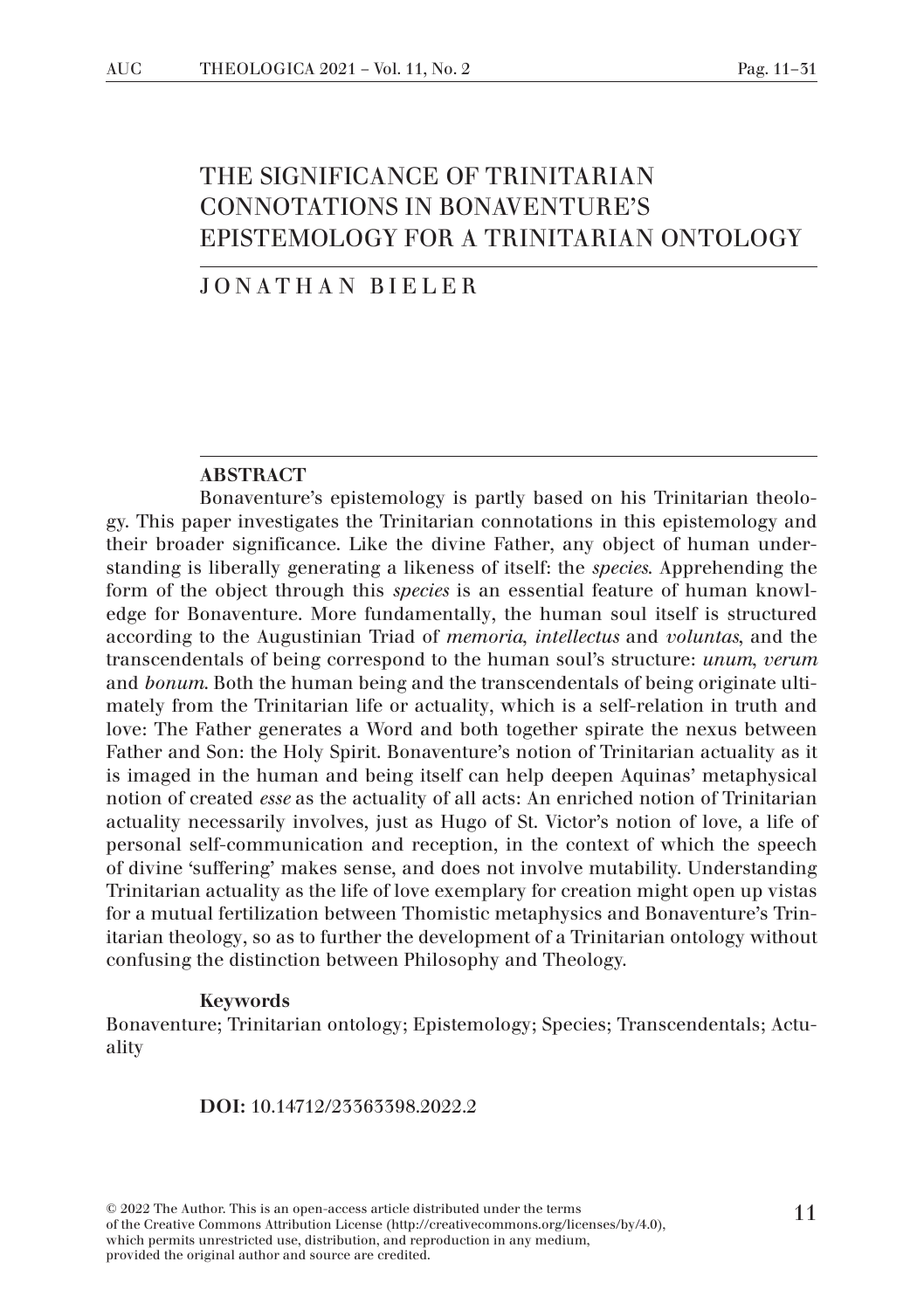Klaus Hemmerle said in his *Theses Towards a Trinitarian Ontology*, that a positive mutual relation between philosophy and theology lays the groundwork for answering the question of what a Trinitarian ontology should look like.1 Hemmerle's esteem for Bonaventure's approach to the relation of theology and philosophy rests on the fact that while Bonaventure acknowledges the different approaches of the two disciplines as positive (faith is not the same as reason, revelation is not the same as thought about the world), he nevertheless considers only an ordered unity of the two as fruitful. While philosophy starts the path of thinking from below, from the world as it presents itself to us, theology starts from above, from the revelation God freely makes of Himself in Christ. Even though theology has the power to integrate every human thought from above, there is a genuine discontinuity between the philosophical approach from below and the theological approach based on revelation from above. This discontinuity, however, is 'the very place where that incalculable excess dawns, which is given from above'.2 Theology has something to give to philosophy's own subject and truly illuminates reason from above, without destroying it, and both disciplines start from what is given, either from above or from below.

How such an illumination of philosophy by theology is fruitful has been already shown by Hemmerle and others to a great extent.<sup>3</sup> However, it might be worthwhile to look at Bonaventure's epistemology again to parse out how a Trinitarian ontology accounts for both the givenness of the world in our dialogue with it and for the givenness of God to whom the world stands in a relation of analogy.<sup>4</sup> On the one hand, Bonaventure's philosophical epistemology takes reason seriously, as well as its starting point in sense perception, but on the other hand, it is infused with connotations referring to the Trinitarian God through the

<sup>1</sup> Klaus Hemmerle, *Thesen zu einer trinitarischen Ontologie*, Kriterien 40 (Einsiedeln: Johannes-Verlag, 1976), 13–14. On Hemmerle see Hans Urs von Balthasar, *Theodra-*

*matik IV. Das Endspiel* (Einsiedeln: Johannes Verlag, 1983), 64f. 2 Klaus Hemmerle, *Theologie als Nachfolge. Bonaventura – ein Weg für heute* (Freiburg/

<sup>&</sup>lt;sup>5</sup> See again his *Theologie als Nachfolge*. Of course, the following two thinkers need to be mentioned here as well: Hans Urs von Balthasar and Ferdinand Ulrich.

<sup>&</sup>lt;sup>4</sup> Hemmerle speaks of a dia-logical ana-logy. See "Dia-logische Ana-logie" als Weg des Denkens zum göttlichen Gott,' in Klaus Hemmerle, *Gott und das Denken nach Schellings Spätphilosophie* (Freiburg i. Br.: Herder, 1968), 323–331.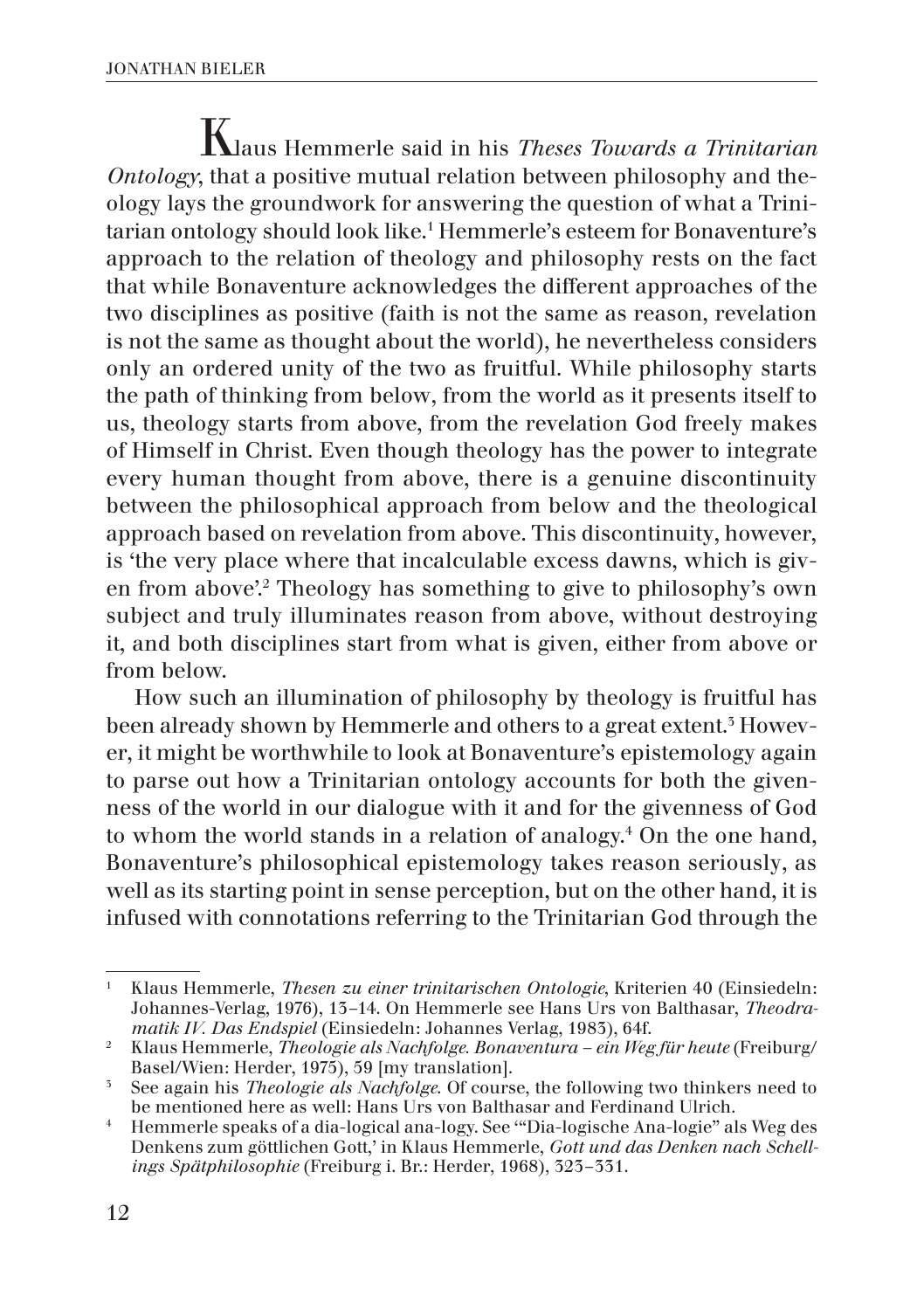Son: The Father generates the single most perfect and consubstantial resemblance of Himself in the Son or, better, the Word.<sup>5</sup> Of course, it is impossible to address the whole of Bonaventure's epistemology in these short pages, thus we limit ourselves to some key remarks and interpretations inspired by two writings of Bonaventure.<sup>6</sup>

Firstly, we focus on Bonaventure's *Itinerarium mentis in Deum* and ask three questions:

- 1. What is it about the object of knowledge that makes it possible that it is known by a human knower?
- 2. What is it about the human intellect that it knows anything at all?
- 3. What is the foundation in the act of being that allows for created beings to be known and know in the first place?

Secondly, moving to Bonaventure's *Disputed Questions on the Mystery of the Trinity*, we will ask: Are the Trinitarian connotations in Bonaventure's epistemology an indication that he is a proto-univocalist thinker who tries to submit God and creation to identical principles of thought and being? Or is there an ever greater dissimilarity within all the similarity between God and the world that safeguards both God's transcendence as well as his analogical immanence within created being?

# 1. The *Obiectum fontanum* Generating the *species*

In the second chapter of *Itinerarium mentis*, before considering the conditions of human knowing on the side of the human intellect, Bonaventure focuses on the object's manifold sensible self-communications, which are always already gushing forth from it, in that the object sends out similarities or expressions of its own substance or

<sup>5</sup> According to Etienne Gilson, *The Philosophy of St. Bonaventure*, transl. by D.I. Trethowan and F.J. Sheed (Paterson NJ: St. Anthony Guild Press, 1965), 130–132, for Bonaventure the Father's complete self-expression in the consubstantial Word, who is the single perfect resemblance to the Father and, as the expressed and expressive model of all things, the Word is the center of the true metaphysician's perspective. Highlighting exemplarism as the location of the overlap between theology and philosophy, Gilson adds ibid., 144, that 'St Bonaventure makes no specific distinction between our theological knowledge of the Word and our philosophical knowledge of the ideas.'

<sup>6</sup> For a more in-depth account of Bonaventure's philosophical epistemology see Andreas Speer, Triplex veritas. *Wahrheitsverständnis und philosophische Denkform Bonaventuras*, Franziskanische Forschungen 32 (Werl: Dietrich-Coelde Verlag, 1987). See also Jan A. Aertsen's review in *Vivarium*, 29, 2 (1991): 155.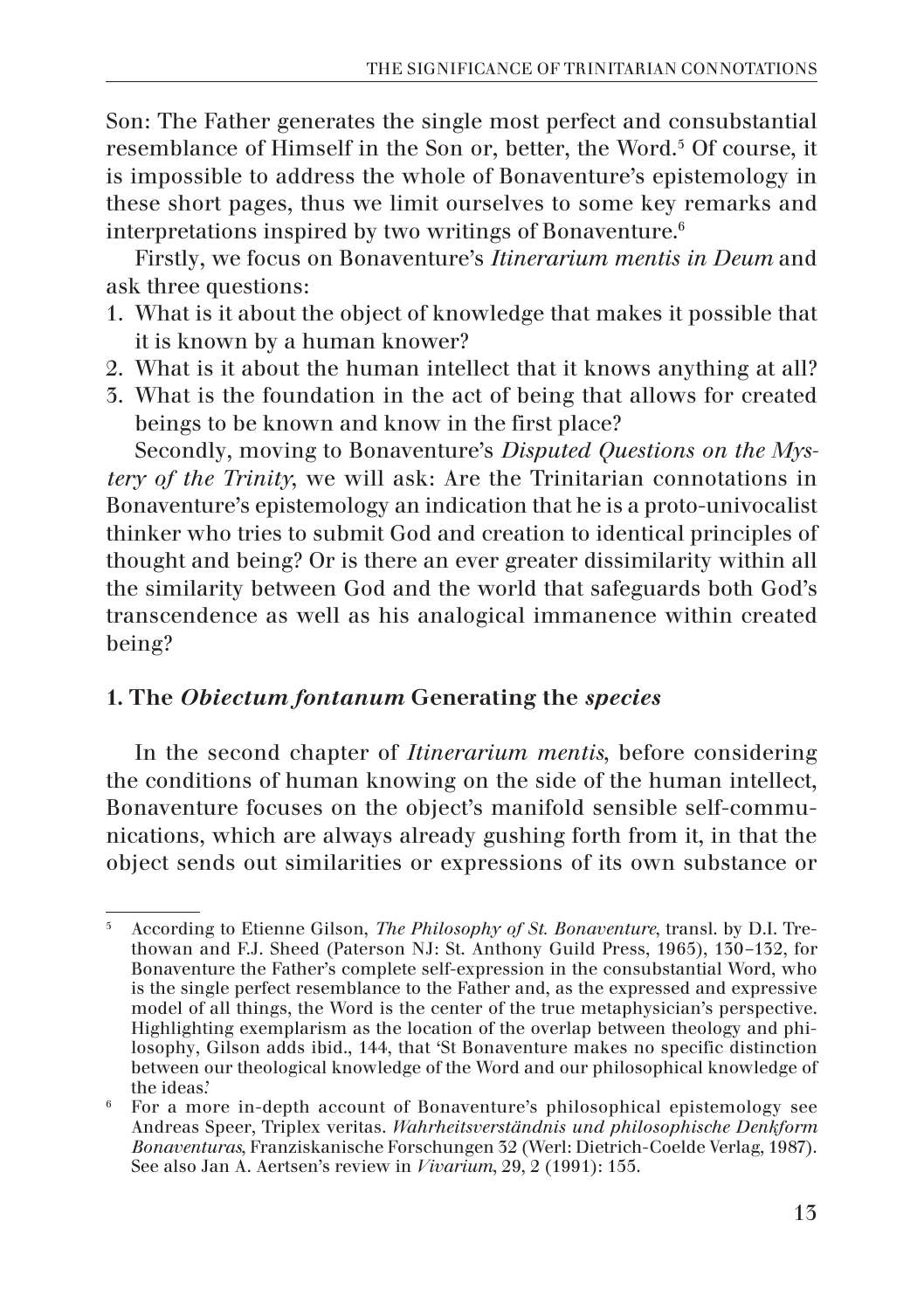essence. The substance always transcends the particular expressions that emanate from it as the substance is always richer than what is manifested of it in any single instance.7 In the second chapter of the *Itinerarium mentis*, Bonaventure delivers the first Trinitarian connotation in this regard:

If, therefore, all things that can be known, generate a likeness of themselves, they manifestly proclaim that in them as in mirrors we can see the eternal generation of the Word, the Image and the Son, eternally emanating from God the Father.8

Any created thing's generation or expression of semblances of itself is the first cornerstone of human knowledge, and has for Bonaventure its ultimate foundation in the Trinitarian procession of the Son from the Father.<sup>9</sup> The likeness a thing expresses of itself is designated by Bonaventure with the Latin term *species*10 (meaning outward

<sup>7</sup> In the same vein, a philosophical conception of truth is developed by Hans Urs von Balthasar, *Theologik I. Wahrheit der Welt* (Einsiedeln: Johannes-Verlag, 1985), 25–78. Ibid., X–XII he mentions that his philosophical notion of truth has one of its ultimate foundations in Bonaventure's Trinitarian doctrine of *expressio*. For Balthasar, one cannot deny that the supernatural implants itself at the very heart of the structures of created being, wafts through them like a fragrance and acts like a leaven in it. Consciously or unconsciously, philosophy and the human intellect cannot but stand under the prefix of faith in this Trinitarian grounding or the lack thereof. For Balthasar's account of Bonaventure's *expressio* doctrine see *Herrlichkeit. Eine theologische Ästhetik. Band II: Fächer der Stile, Teil1: Klerikale Stile* (Einsiedeln: Johannes Verlag, 1984), 288–311.

<sup>8</sup> Bonaventure, *Itinerarium mentis in Deum* [henceforth quoted as *Itin*.] II,7. We quote from Bonaventure's works in the Quaracchi edition: *Doctoris Seraphici S. Bonaventurae opera omnia*, edita studio et cura PP. Collegii a S. Bonaventura, 10 vols., Quaracchi

See also Gilson, *The Philosophy of St. Bonaventure*, 145f.

<sup>10</sup> For the term *species* in Bonaventure see Hans Urs von Balthasar, *Herrlichkeit.* II/1, 298–303. For a history of the term *intelligible species* see Leen Spruit, Species Intelligibilis: *From Perception to Knowledge. Volume One: Classical Roots and Medieval Discussions*, Leiden: Brill, 1994, on Bonaventure: 134–137. See also the detailed analysis of Bonaventure's thinking on *species* in Michelle Karnes, *Imagination, Meditation, and Cognition in the Middle Ages* (Chicago: The University of Chicago Press, 2011), 75–110. Karnes makes the point at 89f. that Bonaventure distinguishes with Augustine two sorts of *species*. The first is acquired through the senses and presented by the imagination as phantasms to the intellect's abstractive power (*Commentaria in quatuor libros Sententiarum M. Petri Lombardi* [henceforth quoted as *Sent*.] XXIV.p.I.a.II.q.IV, resp (*Opera omnia* 2:569). Calling this likeness abstracted from phantasms a *species* points to its end: being that in and through which the *intellect* 'sees' the sensible object. The second type of *species* are the 'innate *species*', which 'are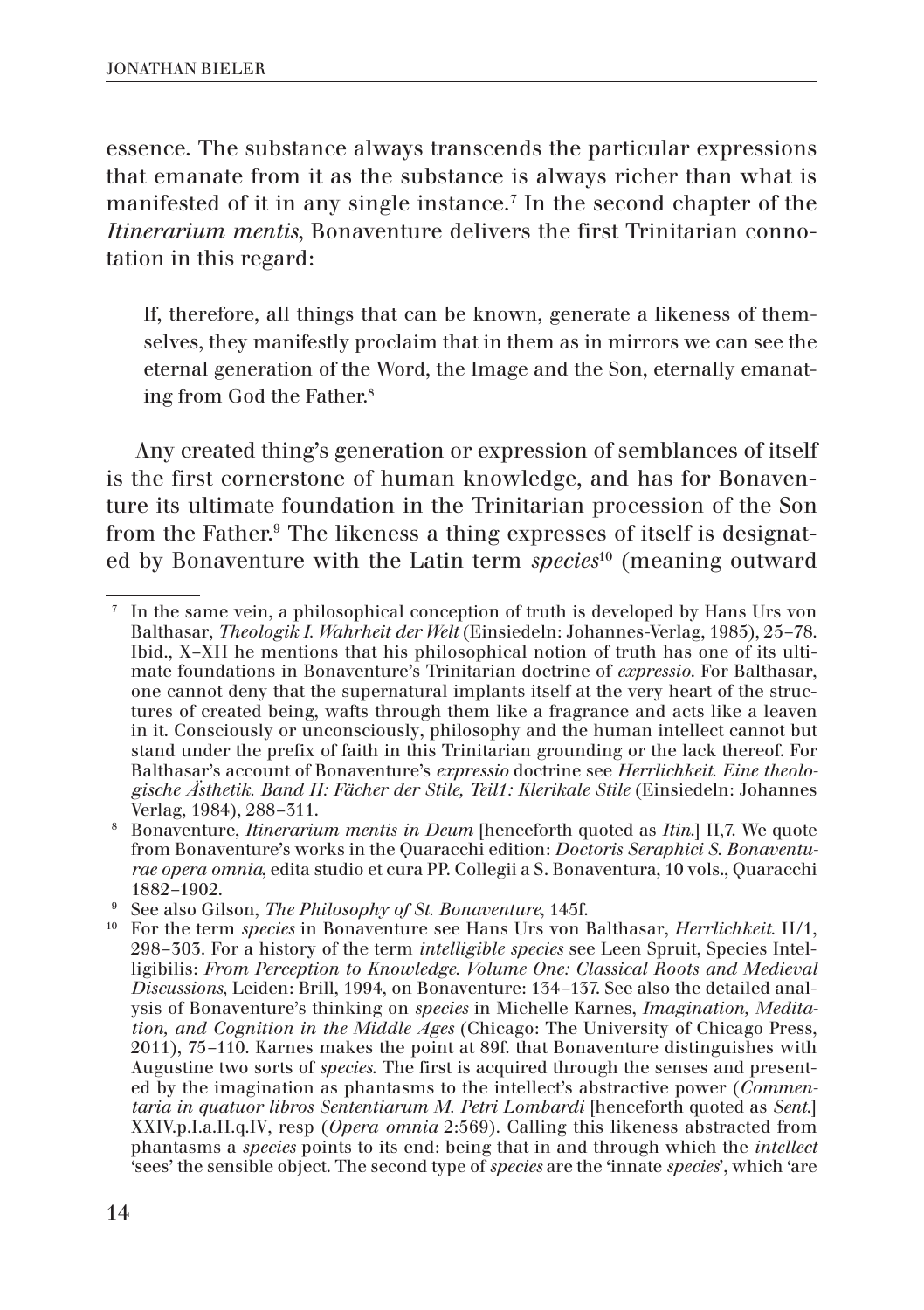appearance, shape, semblance, form, figure; not to be equated with the English word species!) and described thus:

The *species*, which is apprehended, is a likeness generated in a medium and then impressed upon the [sense] organ itself. Through this impression, it leads to its source, namely the object to be known.<sup>11</sup>

The *species* or the likeness does not become self-sufficient but always points back to its own origin, the object, from which it was generated, while it also points to the receiver and stands in service of his reception of the object and the receiver's own original response over against the object he receives. The species thus safeguards both the originality of the object as well as the subject that receives it. $12$ 

imprinted directly on the memory' (Karnes, *Imagination*, 89) without the intermediary senses. Depending on whether the object of the intellect is accessible to the senses or not, the species is either abstracted from sense experience or the soul knows the object naturally, *per essentiam*, not through a likeness received from the senses. Such a-sensible objects are God, the soul, and what is in the soul. I am here focusing on the first type of *species*, and I emphasize both aspects contained in this type of *species*: the activity of the object in 'bodily' generating the semblance, and the senses' and imagination's ability to receive them and present them to the intellect's consideration. Importantly, however, the fact that Bonaventure uses the same term for both acquired and innate *species*, means that there is a certain hierarchical analogy by degree of likeness to the object between the two sorts of species. This analogy is confirmed on the one hand by the fact that the general definition given further down in *Itin.* II,5 fits both types of *species*, such that the two types are similar to each other. On the other hand, in *Sent*. XVII.p.I.q.IV, resp (*Opera omnia* 1:301) Bonaventure differentiates the acquired *species* from the innate *species* by saying that the acquired *species* is only a likeness of the object, whereas the innate species is a likeness that also is a sort of truth in itself (Ibid.: *similitudo tantum* (acquired *species*) and *similitudo, quod* [*est*] *etiam quaedam veritas in se ipsa* (innate *species*)). Karnes, *Imagination*, 90 notes that Bonaventure ibid. uses the term 'innate *species*' for both types of *species*. What can lead to confusion in this passage is that for the sake of the argument Bonaventure considers the possibility that an acquired *species* could be innate, but he denies that proposition and says the soul is created naked of such a type of *species*, whereas the *actual* innate *species* is innate in the soul by virtue of an impression of the highest truth from the beginning of its existence. For a most helpful explanation on the intelligible species in Aquinas along the lines of a 'Formal Constituent View' see Therese Scarpelli Cory, 'Aquinas's Intelligible Species As Formal Constituents,' *Documenti e Studi sulla* 

<sup>&</sup>lt;sup>11</sup> Bonaventure, *Itin*. II,7. For an account of the theory of vision by *species* and *medium* in the Middle Ages see David C. Lindberg, *Theories of Vision From Al-Kindi To Kepler* (Chicago: The University of Chicago Press, 1976), 104–121.

<sup>12</sup> See Hemmerle, *Nachfolge*, 77f: The *species* is the center, the knot, the axis, as well as the beginning of the double movement of the appearing object and the knowing subject towards each other. We note that the goodness whence the species proceeds is not at root a naturalistic or deterministic automatism of expression, in an overly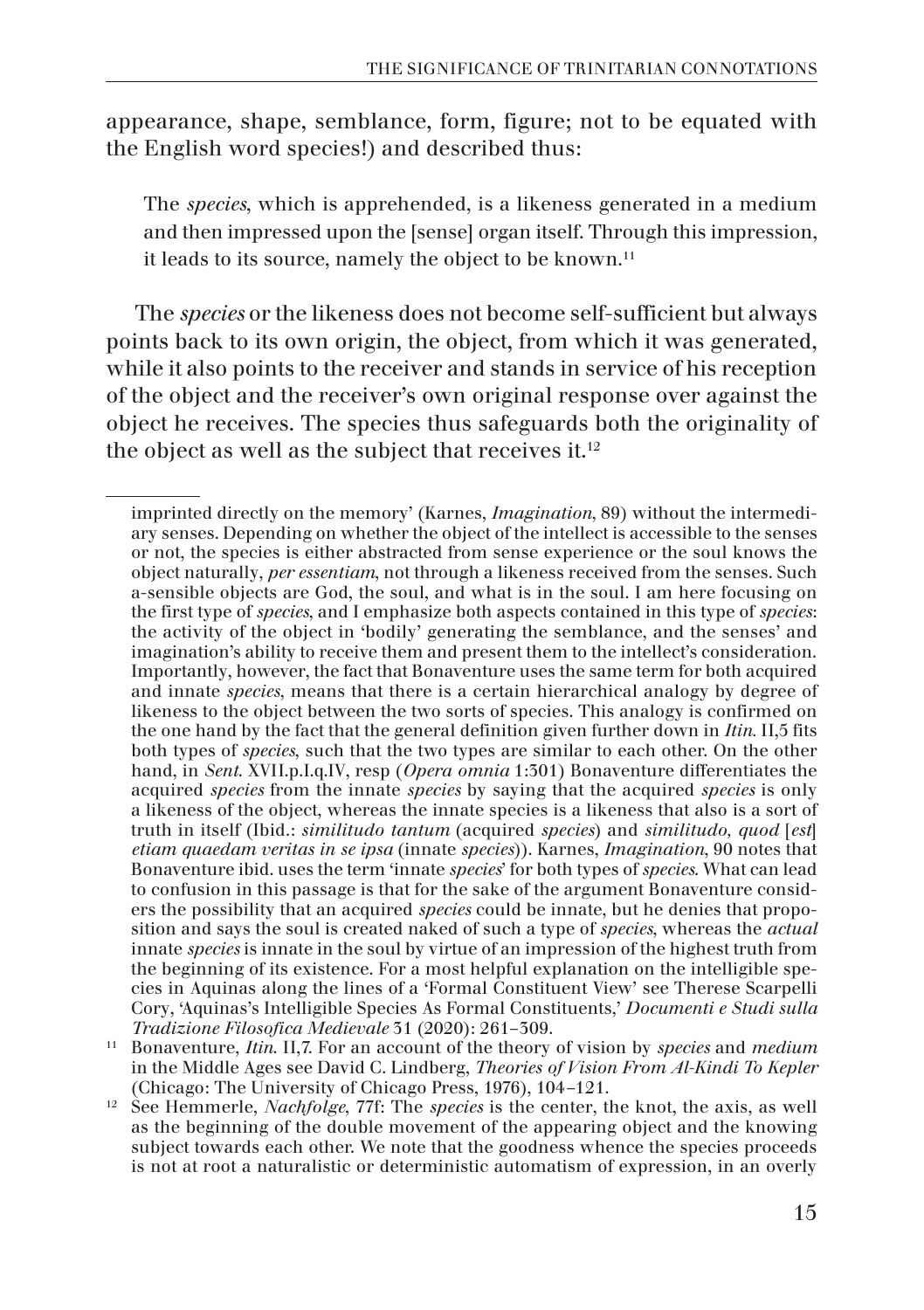With the help of the analogy of the Trinitarian model of the fontal plenitude and goodness of the Father, who expresses Himself, the complete divine essence and everything completely in the Son, who then expresses that Himself, Bonaventure is able to hold together the object or the 'Ding-an-sich' with its sensory-intellectual outward expression in space and time as well as its reception by human senses and finally reason – a nexus that is negated by Kant's separation of *noumena* and *phenomena*, of objects in themselves and their outward sensory appearances. Kant's negation of this nexus ultimately bespeaks the absence of faith in the self-communicative goodness at the heart of being and reality that is pre-fixed to his philosophy.

The *species*' procession from the object and its self-surrender to or impression upon, as it were, the bodily senses are both in service to and communicate or verbalize the object's essence. Thus, the *species*' own lack of completeness or poverty over against the fullness and richness of the object's complete essence enables the object's self-manifestation to another's sense perception in the medium of space and time. By this very limitedness, however, the *species* encompasses its origin, the transmitting medium as well as the term within the senses or the intellect:

The *species* has the notion of form, power or operation according to whether it is viewed in relation to the principle from which it flows [form]; or to the medium through which it passes [power]; or to the term on which it acts [operation].13

Bonaventure clarifies that an object's self-manifestation through the *species* is properly enacted when there is a harmonious proportionality between its origin, medium and destiny.

What in the sensible *species* can only be an imperfect proportion, finds its complete fulfillment and archetype in the Son's perfect proportion to the Father within the Trinity. This perfect proportion unifies harmoniously the poverty of the Son's not-being the same person as the Father and his consubstantial and equal sharing in the wealth of the divine essence. The Father's generous wellspring-like quality

exaggerated sense of Platonic goodness as essential but impersonal principle, but stands ultimately at the service of the personal freedom of the mutual encounter between object and subject.

<sup>13</sup> Bonaventure, *Itin*. II,5.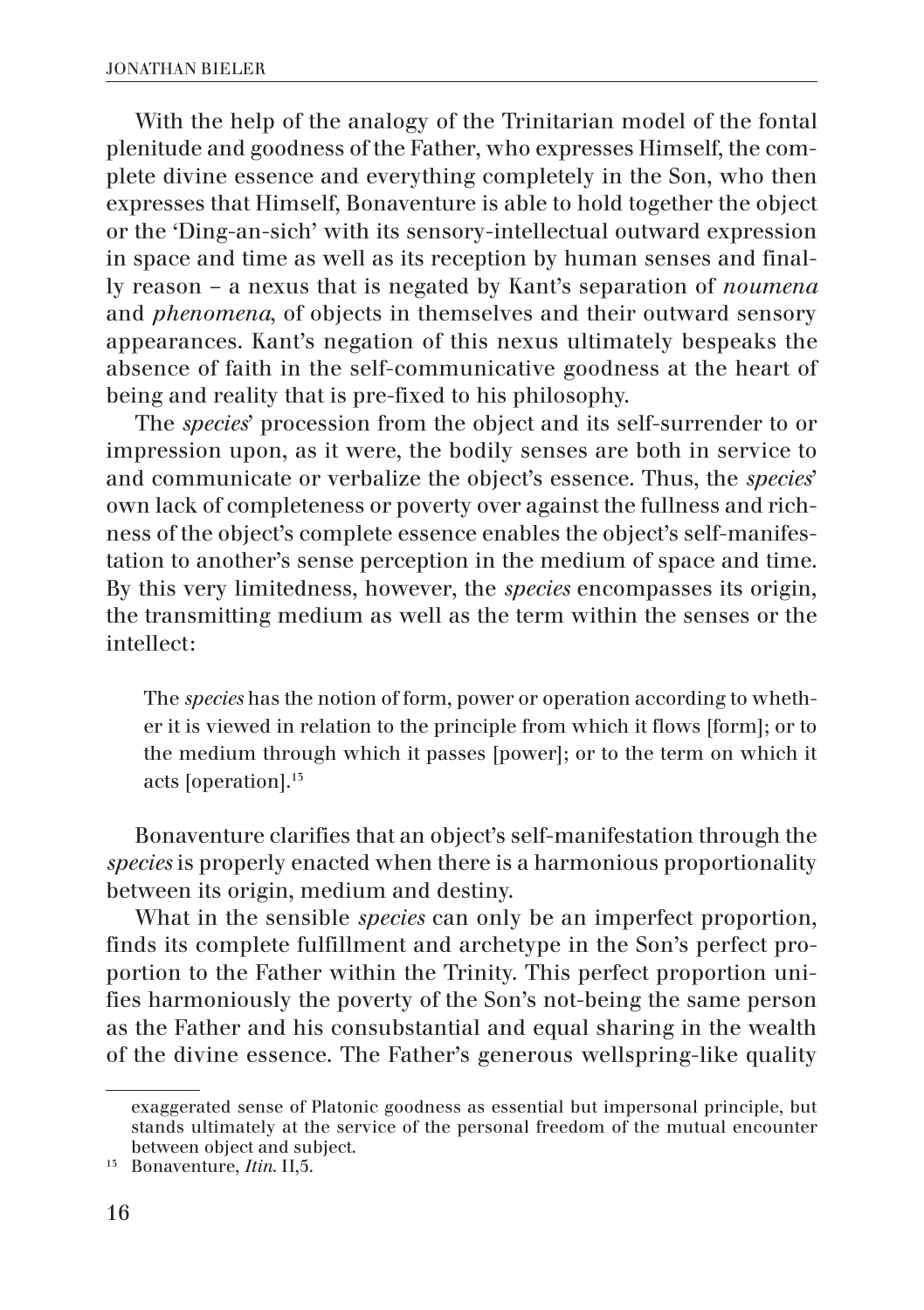constitutes the supernatural archetype for the created substance's actuality to generate likenesses of itself.14 The fact that the Father or, analogically, the substance, does not appear and communicate Himself 'directly', as it were, but remains hidden as such, and only expresses Himself and appears as it were in and through an other, the Son, his Word, or the *species*, need not be understood as a defect of self-communication or a lack of directness.

Rather, following the Christian tradition, God is truly the divine Father in that he completely communicates or, for the lack of a better word, surrenders without loss the overabundant richness of his own

<sup>14</sup> Cory, 'Aquinas's Intelligible Species,' 279–289 reads the intelligible *species* in the context of Aquinas's metaphysics of form, where the form communicates ('gives') the actuality of being to potential matter by in-forming it, whereas matter is here related to the receptive side of the intellect. Similarly to form, then, even though the *species* qualifies as an accident of the intellect, the *species* is that by which (*id quo*) the intellect comes into his own actuality through the act of knowing the known. It is ultimately in virtue of this one actuality of being that is communicated by form/*species*, that in the act of the intellect both *actio* and *passio* have their place. See Thomas Aquinas, *De veritate*, q.8.a.6.resp: 'The knower and the known, insofar as some one reality is constituted from them, which is the intellect in act, are one principle of this act, which is knowing; and I say [mark the personal emphasis seldom seen in Aquinas!], that from both [knower and known] some one reality is constituted, insofar as what is known is joined to the knower either by [*per*] its essence [angelic knowledge], or by likeness [human knowledge by acquired *species*], Therefore, the knower does not behave as an agent or as passive, unless by accident; because, insofar as for the intelligible to be united to the intellect, some action or passiveness is required. Action, insofar as the agent intellect makes the *species* to be intelligible in act; passivity, insofar as the potential intellect receives the intelligible species. Yet knowing follows upon this passivity or action, just as the effect follows upon the cause. Thus just as the bright body shines when light in act is in it, so the intellect knows all that is intelligible in act in it. […] Things existing in act can perform actions, insofar as they are in act; so our potential intellect cannot know anything before it is perfected by the intelligible form in act. Because then it knows the thing to which that form belongs; neither can it know itself unless through an intelligible form that exists in it in act. The intellect of the angel, because it has its essence, which is like the act in the genus of intelligibles, present to itself, it can know that which is intelligible in itself, i.e. its essence, not by any likeness [acquired *species*], but by itself.' This could be interpreted in the following way: As a human being, it is due to the actuality of being as formally communicated to me by the other that as I go outside of myself to relate to the other by being informed and actualized by the other's likeness produced *and* received in me, I become more present and intelligible to myself through the intellect that is active and receptive in me: *Conversio ad phantasma* and *reditio ad se ipsum* are united in virtue of the one actuality of being as communicated to me by another. The whole process of knowledge as a union of the knower and the known is only explained via recourse to actuality, which for Aquinas is pure only in God. From Bonaventure's side we can see more explicitly that the actuality of being positively and perfectly includes both action and passivity, because Trinitarian actuality is its exemplar.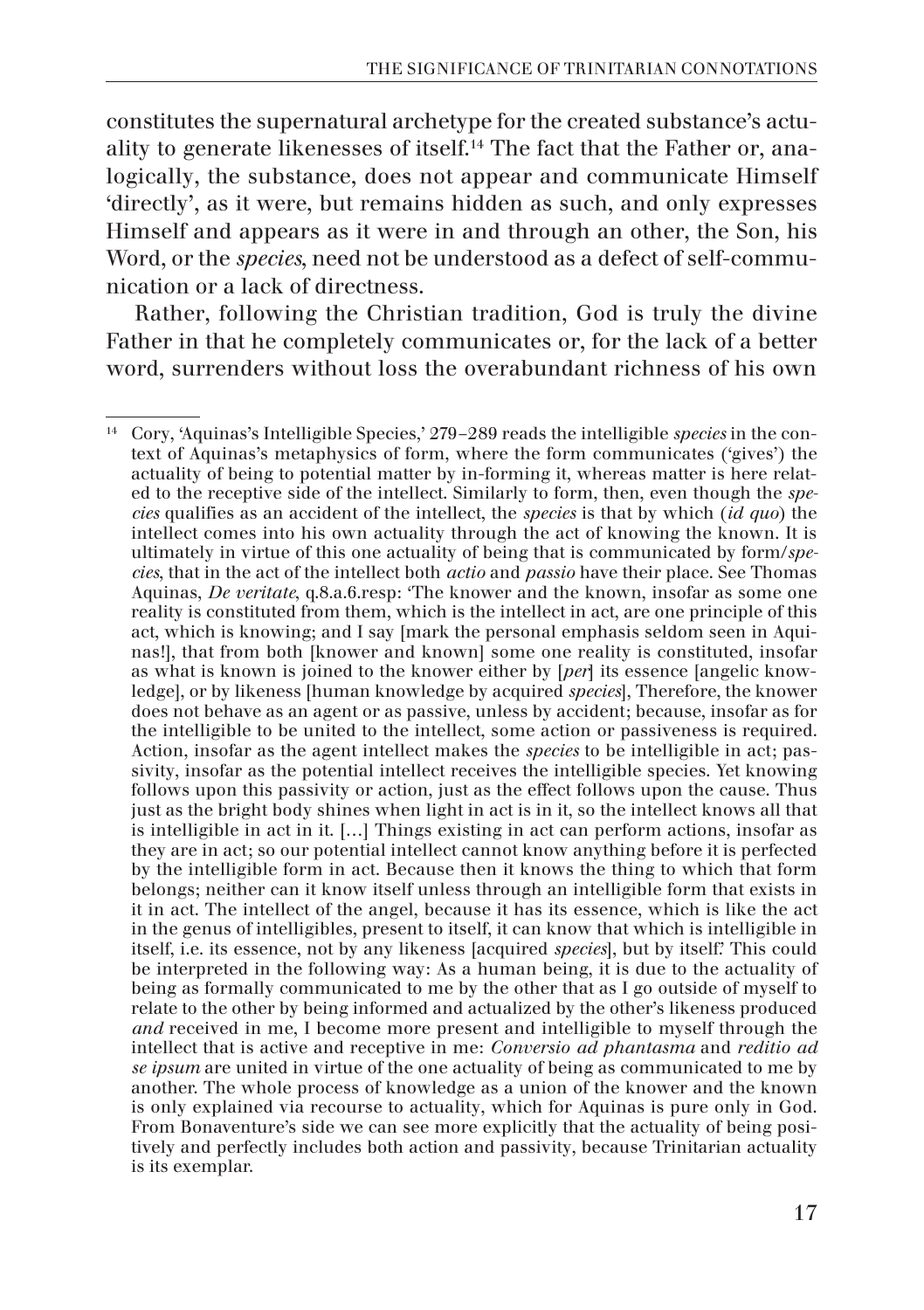essence to be the Son's and lets the Son be the complete expression of the Father.15 For Bonaventure, in the second Person as the *medium*  and the *mediator*, the whole Trinity is expressed and present in such a way that His mediation does not destroy immediacy to the Father but constitutes *true* unity, which includes positive difference and mediation.16 Even though on the purely created level we do not have complete and perfect mediation in that Trinitarian sense, the positivity of the mediation of the substance by the *species* is nevertheless safeguarded in that the *species* ultimately participates in and imitates Christ's perfect mediatory actuality. In and through the mediating *species*, we thus encounter the substance not only as essentially good and expressive of itself, but also as personally free in giving itself to be seen by another and allowing for a free response by the other in turn. By truly receiving the *species* as that by which the substance communicates itself, we truly receive the substance as mediated to us. By attempting to circumvent the *species* in order to get at the substance directly, we miss the very presence of the substance in that *species* and skip over the very way in which this substance is giving itself to us concretely and freely. In the divine mediation, mediate and immediate are not opposites.<sup>17</sup>

As we can glimpse from this above attempt to answer our first question, epistemology and Trinitarian Theology mutually elucidate each other in Bonaventure.

### 2. Human Intellect

This mutual elucidation becomes even more explicit and technical when we turn to the human intellect's conditions of knowing. On

<sup>&</sup>lt;sup>15</sup> Ferdinand Ulrich has contemplated this Trinitarian relation of Father and Son deeply in *Gabe und Vergebung: Ein Beitrag zur biblischen Ontologie*, Schriften V, 2nd ed.

<sup>&</sup>lt;sup>16</sup> See Wayne Hellmann, Ordo. *Untersuchung eines Grundgedankens in der Theologie Bonaventuras* (München/Paderborn/Wien: Verlag Ferdinand Schöningh, 1974), 73: The title 'Son' refers back to the first person of the Father, 'image' refers to his own subsistence in Himself, 'Word' refers to the manifestation and communication to

<sup>&</sup>lt;sup>17</sup> See Hellmann, Ordo,  $74f$ . For such a positive sense of mediation, see also David C. Schindler, 'Mediation: The Distinguishing Mark of Christianity,' *Communio International Catholic Review* 48.1 (Spring 2021): 6-29, at 21: '[I]n mediation, one not only enriches the other, but one allows oneself to be enriched by the other. […] This deepened generosity is thus a genuinely reciprocal relation. Mediation allows the other to make a contribution, so to speak, to "add something" to the relation.'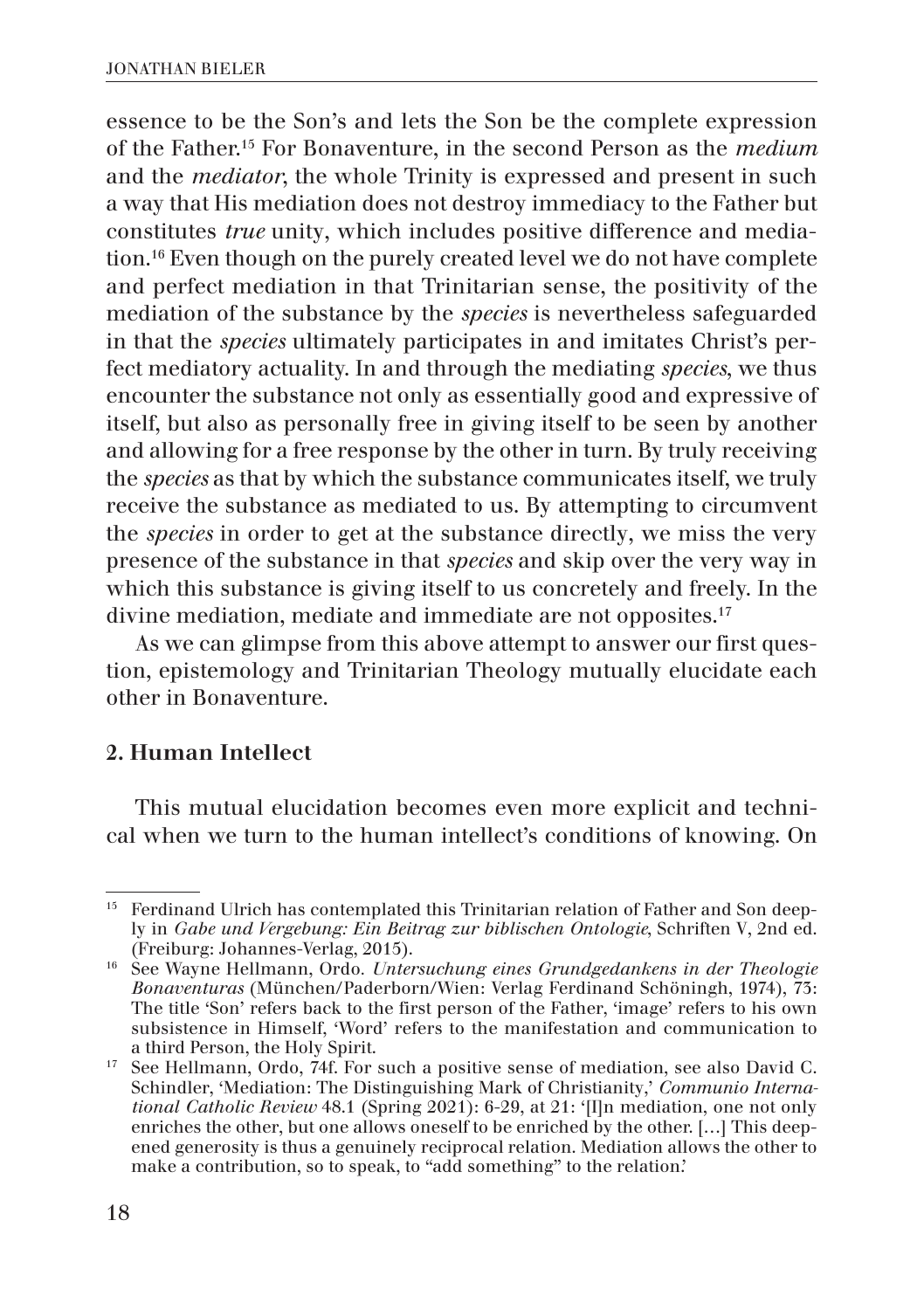the one hand, Bonaventure considers man as a microcosm because, through his five senses, he receives into his soul all the qualities and the order of the material macrocosmos.<sup>18</sup> On the other hand, the structure of the human soul corresponds to the Trinity, as it is the image of the Trinitarian God, conceived in the Augustinian terms of *memoria, intelligentia* and *voluntas, or mens generans, verbum,* and *amor*. 19 Both the correspondence of the intellectual soul with the Trinity and the correspondence of the embodied soul to the material world through the five senses mean that the human being, or rather Christ, the Word incarnate, stands at the center and forms the linchpin or ladder between heaven and earth. The human being's original outward orientation towards the material world establishes the starting point for an inward turn: The human soul is the very term on which an object's outward *species* operates through the senses.20 In that way, there is an epistemic dynamism that includes a move from sense perception towards intellectual perception, as the sensory *species* operates in service of man's intellectual recognition of an object's essence. Bonaventure considers the sensory dimension of the *species* within the context of its intellectual origin in the substance's essence and its *telos* in the human intellect.

We must note that, for Bonaventure, the intellect itself possesses a sort of immaterial *a priori* knowledge through illumination. Interpreting Bonaventure, this illumination, however, seems to not be isolated, as it were, from sense perception.<sup>21</sup> The illumination 'pushes' the intellect to abstract a notion of the immaterial essence that manifests

<sup>&</sup>lt;sup>18</sup> Bonaventure, *Itin*. III,6.<br><sup>19</sup> Bonaventure, *Itin*. III,6.<br><sup>20</sup> Bonaventure, *Itin*. III,1.<br><sup>21</sup> See Karnes, *Imagination*, 90: 'It is, in my view, far from clear that even the few things Bonaventure lists as known without the senses entirely exclude them.' Karnes, ibid. 92 makes the point that Bonaventure 'merges an Aristotelian philosophy of imagination with an Augustinian doctrine of illumination'. I am using the admittedly Kantian terms of *a priori* and *a posteriori* to speak about the relation of knowledge by illumination and knowledge acquired by sense perception in Bonaventure. It seems key to me that the cognition of the first principles, practical or intellectual, is said by Bonaventure in 2 *Sent*. XXXIX.a.I.q.II, resp (*Opera omnia* 2:903) to be innate ('*a priori*', as Kant would say) in us both in virtue of the soul's innate light and in virtue of the fact that this innate light suffices to know these principles. Bonaventure adds, however, that the light suffices for the knowledge only *post receptionem specierum*, and here he means the acquired type of *species* abstracted from sense perception. In other words, the innate light suffices to gain certain knowledge, but only if this light shines on knowledge gained from the senses first.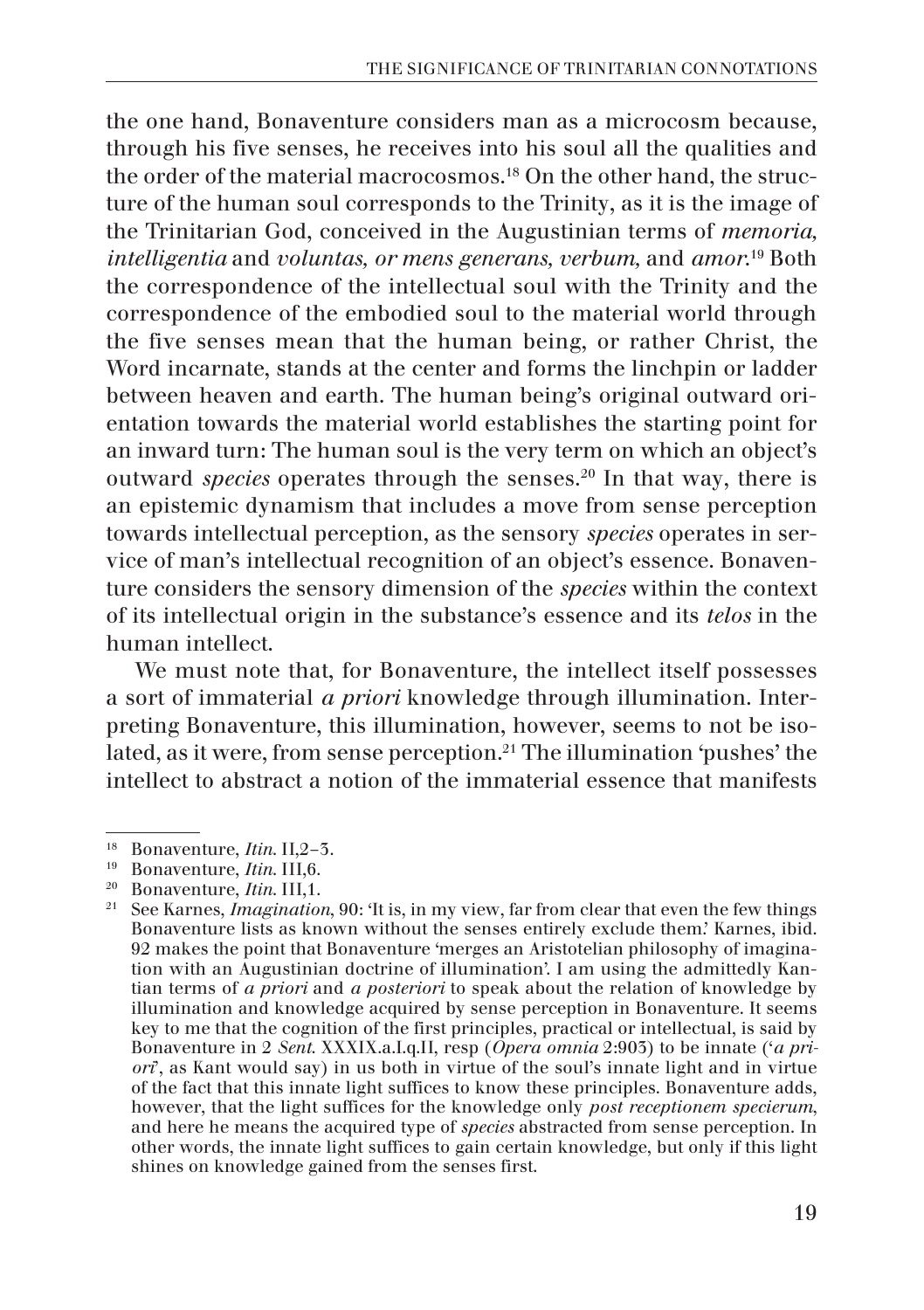itself sensibly in the *species*. The intellect's creative activity of abstraction and forming concepts could also be construed as a sort of receptive imitation of the essence's activity of continually generating likenesses of itself: The intellect 'learns', as it were, *aposteriori* from the sensible objects present to it, to generate a likeness in himself of the thing known, but now on the intellectual plane so that the abstracted likeness takes on the form of an interior word. If it is true that '[a]ll knowledge indeed is, in the strict sense of the term, an assimilation'22 then we could even consider the intellect's epistemic activity of forming concepts or words as a sort of assimilation to or recapitulation of the generous well-spring-like fruitfulness of the intellectual-sensible object, which mirrors, again, the divine fruitfulness in an analogical sense.<sup>25</sup> In other words, the human being discovers who she is by imitating and assimilating into herself the productive and generative relation of the object's essence to its *species,* the results of which she sees already exemplified outside herself in the material realm. In that, the human being is generated or inspired both by the object's generosity and the *species*' concrete verbalization or expression of that object. Thus she learns and speaks her own words by receiving and imitating that ultimately Trinitarian dynamism or actuality of truth and love that is imprinted upon the very realm of material reality from the beginning.

To be more concretely anthropological: of all sensible objects the human child encounters, the parents, especially the mother, are the primary persons the child relates to. By speaking words to the child, the mother communicates her own generous fruitfulness to the child so that the child grows in conscious intellectual conception through imitation of the mother's generosity. $24$  In other words, the child does not come up with the activity of speaking and even his own thinking as

<sup>&</sup>lt;sup>22</sup> Gilson, The Philosophy of St. Bonaventure, 133.<br><sup>23</sup> If intellectual conception is expression, as Gilson says ibid., 133–134, then the intellect's expressive activity must be preceded by an impression, just as the divine Word cannot express the Father's generative activity before the divine essence has been impressed upon Him. Here again we see the intimate connection between the *conversio ad phantasma* and the *reditio ad seipsum*: We learn from the other what we are able to do ourselves by imitating him: We come to ourselves by the mediation of the other. 24 Hans Urs von Balthasar, Spiritus Creator: *Skizzen zur Theologie* III (Einsiedeln:

Johannes-Verlag, 1967), 13, makes the point that the child awakens to consciousness through the love of the mother: Bonaventure can help us see why this ultimately points to God as the exemplary cause of generative self-expression and reception by imitation.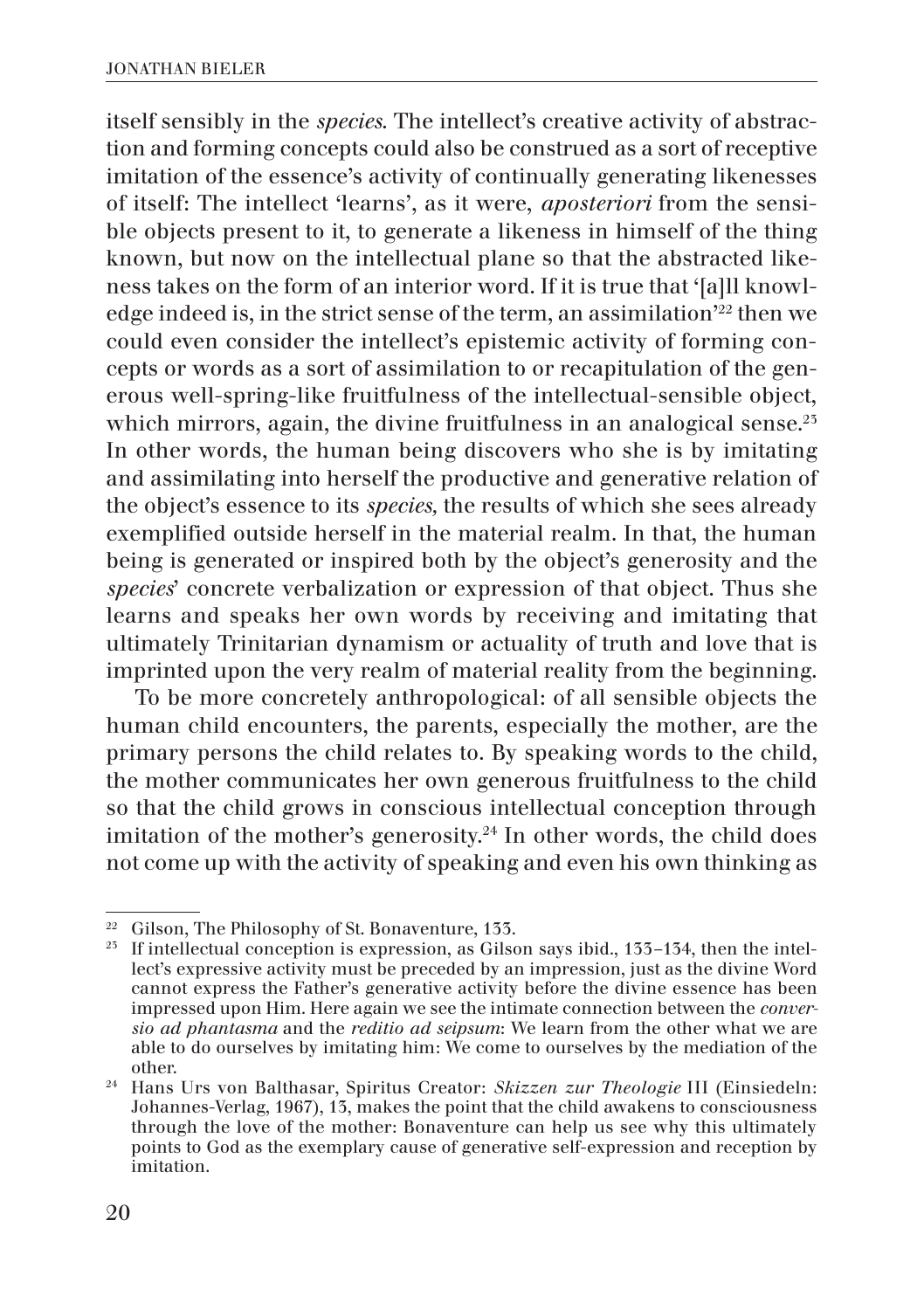language independently on his own by interior illumination but begins to act genuinely on its own by first receptively imitating and assimilating the generosity it witnesses through the senses, even though this would never happen without a sort of *a priori* knowledge or illumination at work and active already within the child's intellect.

Regarding the intellect's own interior conditions for knowledge, Bonaventure expressly states that there would be no knowledge at all unless the human being had an *a priori* understanding of the *ens per se*, of being *itself*. 25 However, even though this interior knowledge is a given condition, it is not *evident* to the human being from the beginning but has to be arrived at through the process of *reductio*, which takes its starting point from a reflection upon the previous activity of knowing an object, beginning with sense perception, that has already been performed.

We have seen that for Bonaventure the human soul is interiorly structured in a Trinitarian fashion, and the embodied soul is related to the material world through the senses. However, what unites the human being in these relations to the Trinity upward/inward and to the sensible world downward/outward, as it were, is that as an embodied soul with a Trinitarian structure, it is not only related to the sensory but more profoundly related to the realm of the created being, *ens*, that manifests itself in the sensory world. The *ens* is itself structured in a Trinitarian fashion, which corresponds to the soul's structure.

This correspondence of the object, *ens*, and the soul can be shown in the following way: The first preliminary (*semiplene*) station on the way of Bonaventure's method of *reductio* or analysis<sup>26</sup>, which is the tracing back of the realized fact of human knowledge towards its necessary conditions, are the three features or three transcendentals of every *ens*:

<sup>&</sup>lt;sup>25</sup> Bonaventure, Itin. III, 5.<br><sup>26</sup> See Andreas Speer. 'Bonaventure and the Question of a Medieval Philosophy,' *Medieval Philosophy and Theology* 6, 1 (1997): 40–42; *resolutio* or analysis is the complement of synthesis, *compositio*. For Bonaventure's conception of analysis, see: Ludger Oeing-Hanhoff, 'Die Methoden der Metaphysik im Mittelalter,' in *Die Metaphysik im Mittelalter. Ihr Ursprung und ihre Bedeutung. Vorträge des II. Internationalen Kongresses für mittelalterliche Philosophie, Köln, 31. August – 6. September 1961, Miscellanea mediaevalia* 2, ed. Paul Wilpert (Berlin: De Gruyter, 1963), 71–81; Jan A. Aertsen, *Medieval Philosophy and the Transcendentals. The Case of Thomas Aquinas*, Studien und Texte zur Geistesgeschichte des Mittelalters 52 (Leiden/New York/Köln: Brill, 1996), 162–164.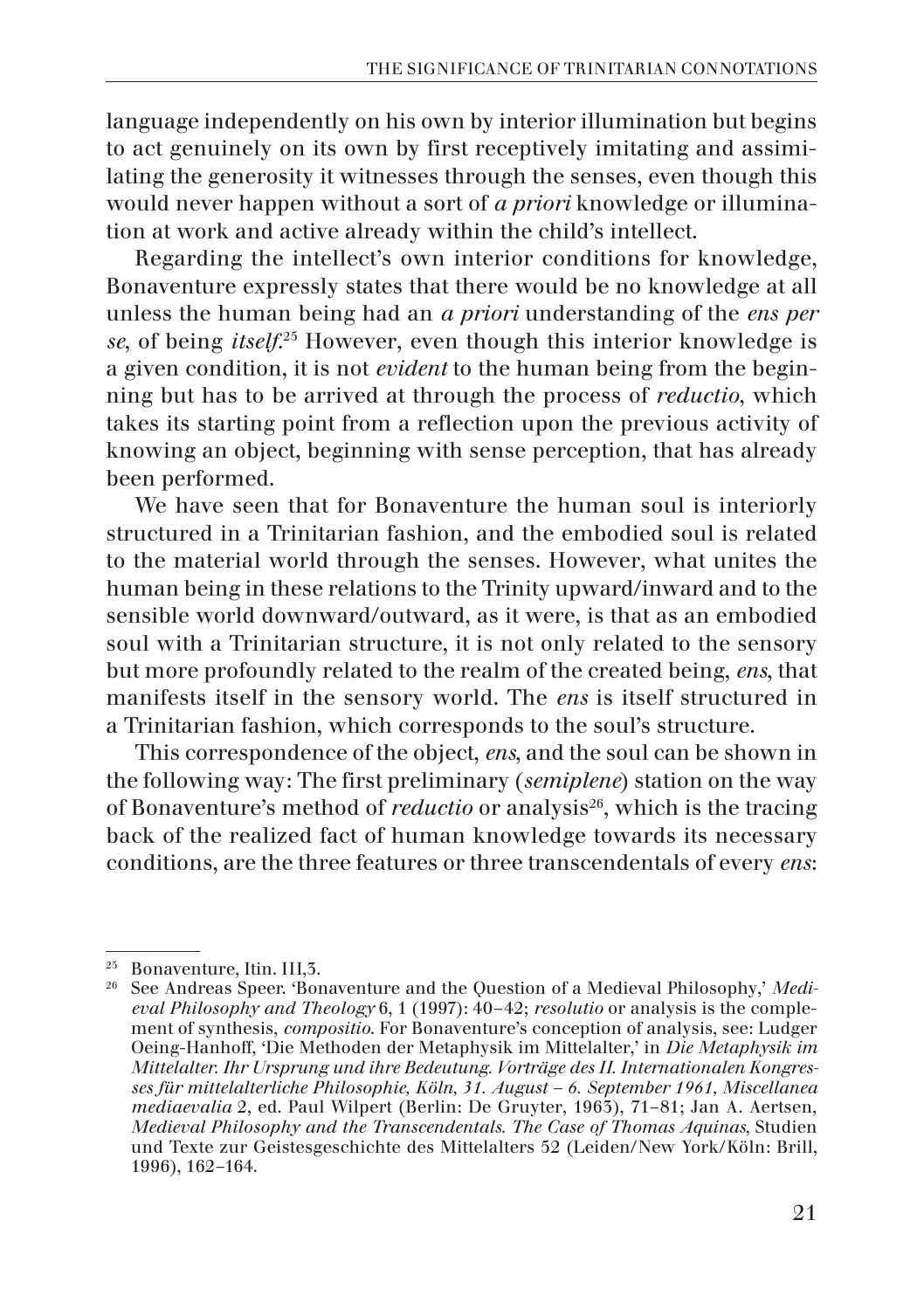the *unum*, *verum* and *bonum* (the one, the true and the good).<sup>27</sup> The faculties of the human soul correspond to these three features of *ens*: the 'memory' (*memoria*), a wider concept than memory and perhaps equal to soul or consciousness as such, is the unified representation and retention of all the manifold temporal, ideal and certain realities in one faculty or the soul simply and corresponds to the *unum*. 28 The *memoria* allows the soul to collect (*legere* – collect/read) and hold together a being's manifold *species* and refer them to the same one and single *ens* that expresses itself in diverse *species*. The intellect reads these *species* as true expressions of a whole and combines the true knowledge of terms, propositions and conclusions. Thus the intellect corresponds to the *verum*. 29 The will of the human being is that faculty with which he or she deliberates over, judges, and desires the *bonum* that is this being.30 In other words, it places this being in the hierarchy and sequence of the whole. This threefold correspondence or connaturality<sup>31</sup> of the soul to the realm of being is the necessary condition for the human intellect to know anything in the first place.<sup>32</sup>

Further following Bonaventure's stages of the pilgrimage of the soul towards God, from the explicit contemplation of the order of the three human faculties together with the three transcendental aspects of *ens per se,* the wise person arrives at a contemplation of the Trinity<sup>33</sup> as manifested already within created being.34

### 3. Created Being (*esse*)

For Bonaventure, the transcendentals of the one, the true and the good gain their concrete shape and depth not merely from their correspondence to the human faculties, but ultimately as expressions of

<sup>27</sup> Famously, the *resolutio*, when fully performed, leads all the way to God as the ultimately necessary and implied content of human knowledge – Bonaventure's proof for the existence of God.<br><sup>28</sup> Bonaventure, *Itin*. III,2.

<sup>&</sup>lt;sup>29</sup> Bonaventure, *Itin*. III, 3.<br><sup>50</sup> Bonaventure, *Itin*. III, 4<br><sup>51</sup> For this term see e.g. Thomas Aquinas, *STh* I. 13. 1 ad 3.

<sup>&</sup>lt;sup>32</sup> For a comparison of the classical account of truth qua being and the postmodern account of the isolated mind opposite being see David C. Schindler, *Love and the Postmodern Predicament. Rediscovering the Real in Beauty, Goodness, and Truth*, Veritas 28 (Eugene OR: Cascade Books, 2018), 64–84. 33 Bonaventure, *Itin*. III,5. 34 Bonaventure, *Itin*. III,6.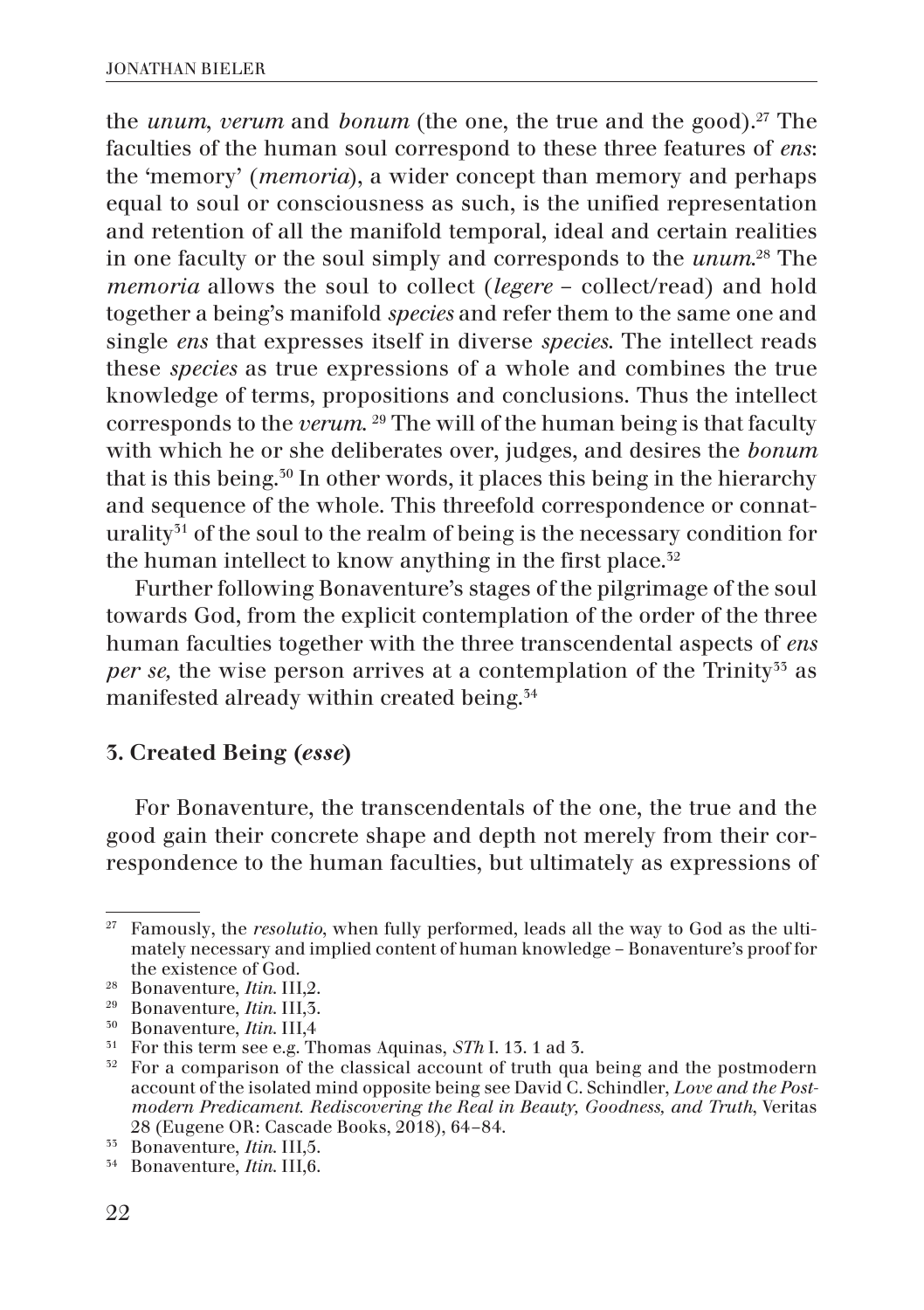the Trinitarian life of God, who is one, true and good in a transcendent manner and of which the human soul and being as such are images. More specifically, being's (*ens*') transcendental of the *verum* is the foundation for any human knowledge, in that a being can express true manifestations of itself. The *verum*, conversely, has its own foundation within the Son as the true and complete personal expression or selfgift of the Father within the Trinity.35 The *bonum* seems to refer to the original goodness of the Father in that he expresses or gives Himself to the Son, and the Son's referring back to the Father in reciprocal love as well as recapitulating the very goodness of the Father by spirating the Holy Spirit as their *nexus* together with the Father.

For Thomas Aquinas, truth as a transcendental is not something added unto *ens* as extrinsic to it but is deeply embedded in it by virtue of what Thomas calls the *actus essendi* of the *ens*, the act of being (*esse*), the actuality of all acts.<sup>36</sup> By gathering from Bonaventure a deeply Trinitarian notion of actuality as rooted within God's Trinitarian actuality, that includes the one, true and the good within it, we can elucidate Aquinas' metaphysical notion of the act of being (*esse*), so as to open it up to a Trinitarian ontology and possibly gleam the fertility of a mutual dialogue between the two great scholastic thinkers.<sup>37</sup>

How does Bonaventure describe Trinitarian actuality? For an attempt to answer this question, in the second section of this article

<sup>&</sup>lt;sup>35</sup> Cf. Balthasar, *Herrlichkeit* II,1, 292.<br><sup>36</sup> See Aertsen, *Medieval Philosophy*, 243–289.<br><sup>37</sup> It seems that Aquinas himself would have been open to appropriate the transcendentals of *unum*, *verum* et *bonum* to the Trinitarian person of the Father, Son and the Holy Spirit. See Aertsen, *Medieval Philosophy*, 408–415. Hemmerle, *Nachfolge* 114f does not see such an affinity between Thomas and Bonaventure. For him, even though Thomas's concept of *esse* safeguards somehow the dynamic aspects Bonaventure is careful to point out, it is nevertheless slanted towards stability, substantiality and the quality of firmness that *esse* conveys to what is real. He notes that Bonaventure can think better than Thomas about the fact that relation and love within being are the foundation for the constancy of being's substantiality or existence. Love is what is constant first, whence all constancy derives for Hemmerle. However, F. Ulrich, Homo Abyssus. *Das Wagnis der Seinsfrage* (Einsiedeln: Johannes Verlag, 1998), 7–234, has shown, by pointing to Thomas' understanding of *esse* as a *completum et simplex sed non subsistens*, that Thomas has a very dynamic and relational understanding of the *esse* that constitutes the substantiality and firmness of the *ens*. See especially his term 'Subsistenzbewegung': *esse*'s movement towards subsistence. For Ulrich, ibid., 235– 524, this movement of *esse* is recapitulated personally by the human being according to the transcendentals of being.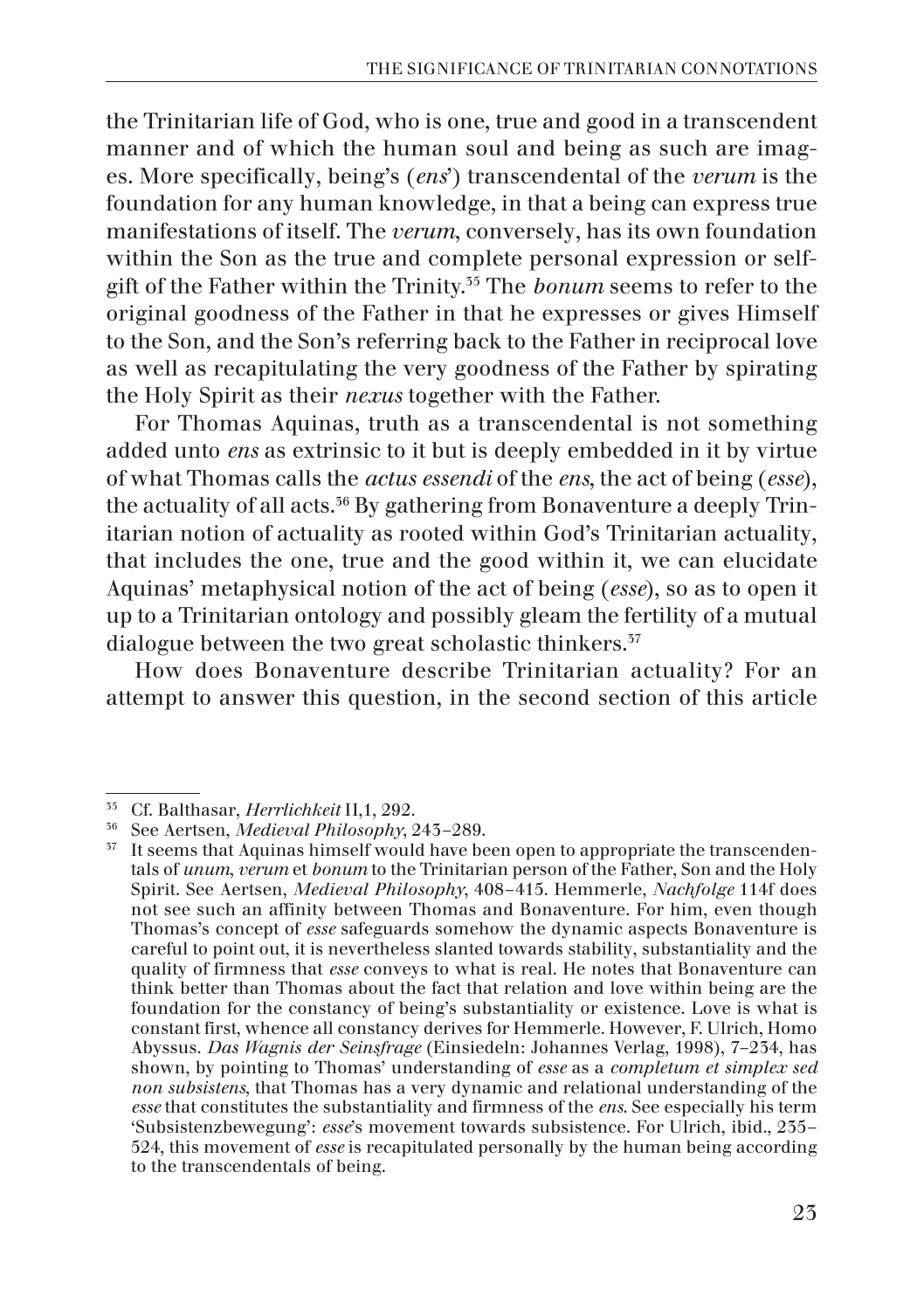we turn to his *Disputed Questions on the Mystery of the Trinity*. 38 There he first states that the concept of actuality in God presupposes God's immutability, highest simplicity, and eternity.<sup>39</sup> Secondly, divine actuality consists more precisely in 'a full conversion of itself to itself through knowing and loving, whereas intellect includes a word, and love includes a *nexus*<sup>'40</sup>

In other words, the Trinitarian processions of the Word from the Father and of the *nexus* of Father and Word (Holy Spirit) from within the unity of God's self-relation in truth and love are the ultimate and exemplary form of actuality as such, whence all other actuality, such as the act of being, the life of the human soul, and the life of the material cosmos, is derived and where it should return to as its original meaning. Notably, the generation of the Word and the spiration of the Spirit in the Trinity include a sort of *transcendent* self-reception on the part of the Son vis-à-vis the Father (and of the Spirit vis-à-vis both), so that 'passivity' or 'receptivity' constitute an integral part of divine *actuality*, without of course any damage being done thereby to God's immutability!<sup>41</sup>

This complements Aquinas' understanding of God in the following sense: If God is understood by Thomas as *ipsum esse subsistens*, and we interpret God's gift of *esse* to created beings in relation to the Thomistic conception of created *esse* as *esse intensivum*, that contains all the good riches of creation within itself, and on which, according to Cornelio Fabro,<sup>42</sup> Aquinas' metaphysics is built, then it should be intelligible from a Thomistic standpoint that the actuality within the Trinitarian God truly includes every perfection, even a 'transcendent "limitation" in reception' if even that truly is a perfection. In Thomistic

<sup>38</sup> For a fuller account of Bonaventure's notion of Trinitarian actuality see Klaus Obenauer, Summa Actualitas. Europäische Hochschulschriften, Reihe XXIII: Theologie, Vol. 559 (Frankfurt a.M./Berlin/Bern/New York/Paris/Wien: Peter Lang, 1996),

<sup>63–107. 39</sup> Bonaventure, *Quaestiones disputatae de mysterio Ss. Trinitatis* [henceforth quoted as

*Myst. Trin*.], VI,2 c. 40 Bonaventure, *Myst. Trin*. VI,2 c. 41 This point is made by Balthasar, *Theodramatik IV,* 74f: This allows for a clearer vision of the God–world relationship beyond a simple opposition of God's actuality and the creature's potentiality. For an American reception of this idea see David L. Schindler, *Heart of the World. Center of the Church.* Communio *Ecclesiology, Liberalism, and Liberation* (Grand Rapids, MI: Eerdmans, 1996), 232f; 240–242: Receptivity as <sup>a</sup> perfection. 42 Cornelio Fabro, *Participation et Causalité selon S. Thomas d'Aquin*, Bibliothèque de la

revue thomiste (Fribourg: Parole et Silence, 2015), 220; 508.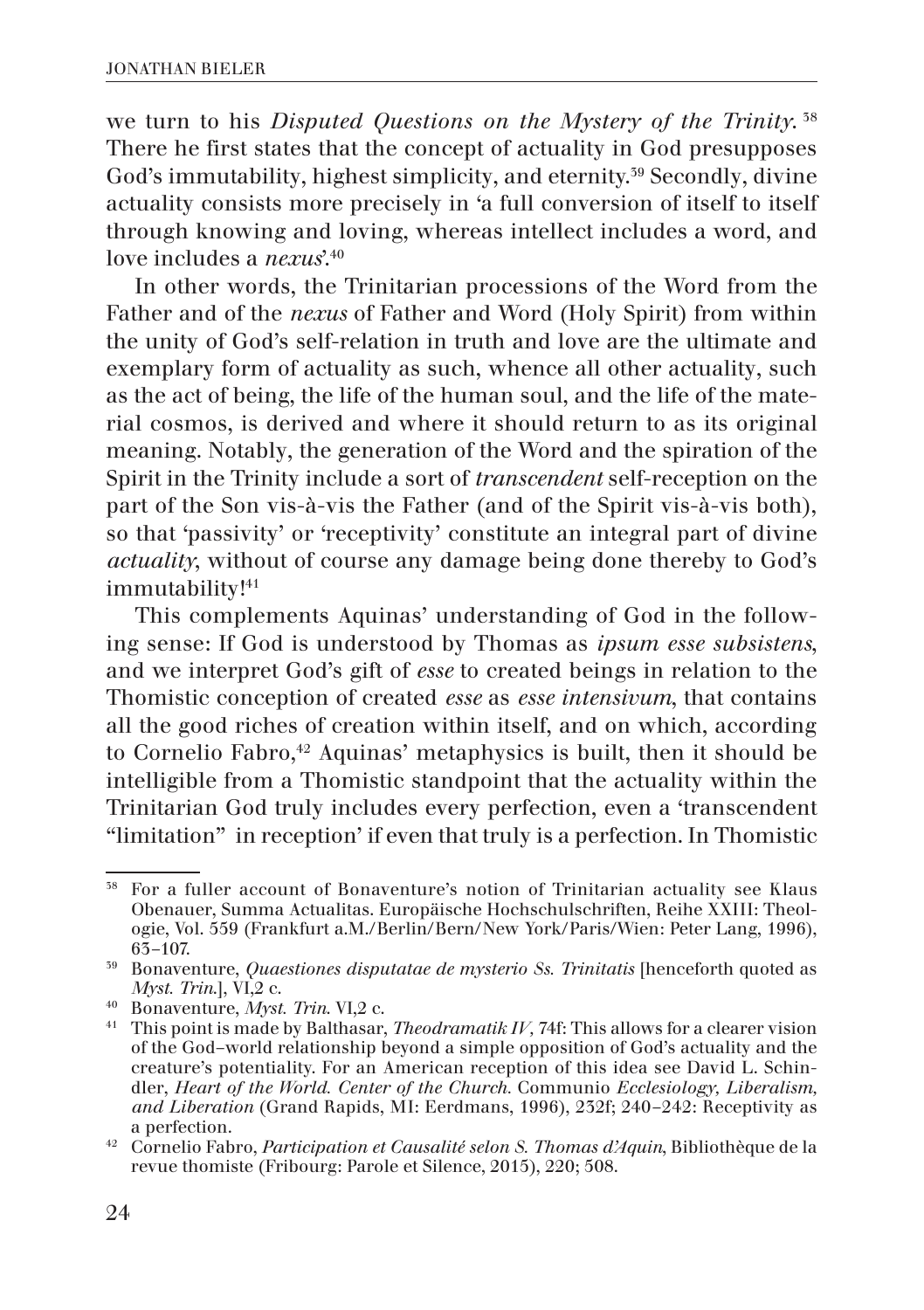metaphysics, nowhere else than from and through this actuality of *esse* is the substance's firm receptive *capability* of receiving *esse* in order to be-in-act constituted in the first place. If Trinitarian actuality is to be at its heart personal self-communication, there has to be included in its transcendent receptivity as well.43 In more traditional terms: A Trinitarian God's actuality includes the communication and givenness of the divine essence from the Father to the Son.<sup>44</sup>

## 4. Created and Divine *Esse*

The statement that there is a divine sort of reception or passivity immediately begs the question, however: Do divine being and created being simply follow the exact same laws of self-gift and actuality that univocally transcend both God and creatures and govern both realms? If this question is answered in the affirmative, the Trinity would merely be a more perfect instantiation of this meta-transcendent quasi-essential supra-divine law of self-gift and reception. In other words, we can ask: By discovering these all too close similarities between the Trinity and created being, does Bonaventure not inaugurate a univocal ontology of one single genus or logic of being (*ens*) under which God and creation fall?45

Perhaps he could be construed to think this way, but in his *Disputed Questions on the Mystery of the Trinity*, Bonaventure is very clear: if we

<sup>43</sup> For Thomas' concept of actuality as self-communication see Fran O'Rourke, *Pseudo-Dionysius and the Metaphysics of Aquinas* (Notre Dame IN: University of Notre Dame Press, 2005), 245–250. For Aquinas' notion of *esse intensivum* see ibid., 174–187.

<sup>44</sup> Martin Bieler argues in the present volume, that in this Trinitarian self-communication the divine essence never takes on a subsistence of its own apart from the three divine Persons as it is always already completely given and received in them, not being some fourth reality next to the persons. Inner-Trinitarian communication is thus the exemplary ground even for the non-subsistence of *esse commune* as always already given away to and received by created substances. Here, with the help of F. Ulrich, ontology becomes again transparent to Trinitarian theology.

<sup>&</sup>lt;sup>45</sup> For this charge and others see John Milbank, 'The Franciscan Conundrum,' *Communio International Catholic Review* 42.3 (Fall 2015): 488–491; Id., *The Suspended Middle: Henri de Lubac and the Debate Concerning the Supernatural*: Grand Rapids MI: Eerdmans, 2005, 96f. As Milbank's judgement on Bonaventure hinges on the argument that Bonaventure was a semi-Joachite, we have to point out Bonaventure's Christocentrism along with e.g. Henri de Lubac, *La postérité spirituelle de Joachim de Flore* (Paris: Cerf, 2014), 23–139, and C. Colt Anderson, *St. Bonaventure's* Collationes in Hexaëmeron *and the Joachite Controversy* (PhD Diss.: Marquette University, 1998), who show the profound criticism Bonaventure made of the Joachite conception of time and history held by some members of his own order.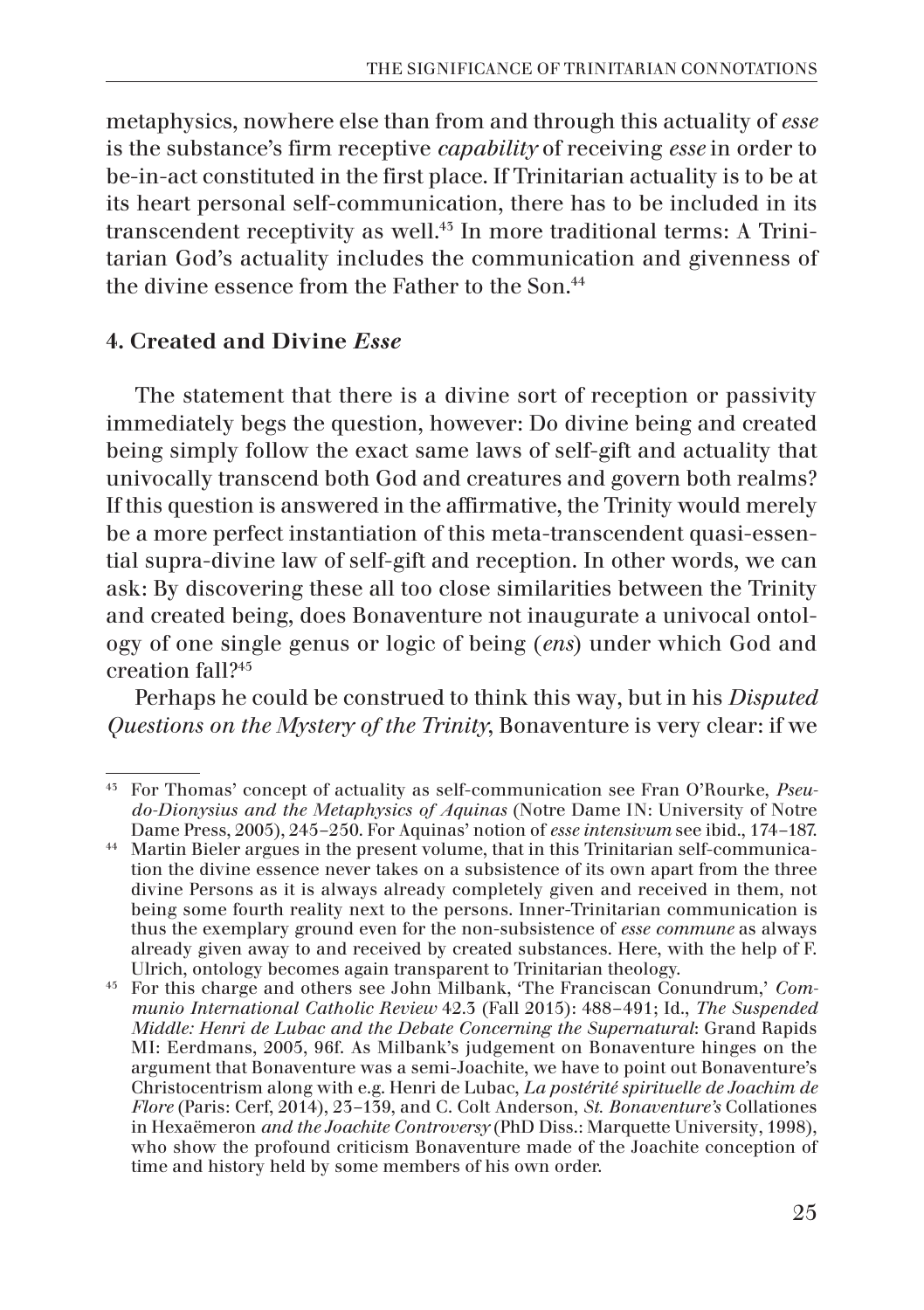think we can extrapolate some univocal rules that govern the Trinity by applying our reason to created being, we are mistaken: God is above and outside of every genus of being (*supra et extra omne genus entis*).46 Every time Bonaventure encounters the fact that any term whatever, for example 'form', is used for both created being as well as for uncreated being in a seemingly univocal manner, he employs the term *duplex* to clarify that in the case of the term 'form' for example, the term possesses a twofold (*duplex*) meaning.<sup>47</sup> Even though he uses the same terms in philosophy as well as theology, Bonaventure is always aware that the same words do not denote identical univocal concepts or realities. For Bonaventure, what differentiates the divinity from creation in the *Disputed Questions on the Mystery of the Trinity* is the primary and most perfect simplicity of God. Divine simplicity allows Bonaventure to renounce any sort of univocal concepts between God and creation and state firmly that

The created good and the uncreated good do not share in a common nature, both because the highest good is of a greater simplicity […] and because the highest good exceeds every created good by a disproportional excess.<sup>48</sup>

Instead of univocity, Bonaventure holds firmly to a view of analogy between God and created beings, as we would have expected an orthodox theologian to do after the doctrinal assertions made by the 4th Lateran council in 1215. He writes:

Therefore, when the term 'good' is predicated of the created and uncreated good, this is not possible unless in virtue of a certain analogy [*per quondam analogiam*], because all created goodness flows from uncreated goodness as if from its first cause. Thus, created good follows after it and thus falls short of the highest simplicity. Highest simplicity however comes as it were first, and in virtue of the fact that it comes first it is most simple.<sup>49</sup>

<sup>46</sup> Bonaventure, *Myst. Trin*. VII,1 ad 7. For this 'constant doctrine' of Bonaventure see George H. Tavard, 'The Coincidence of Opposites: A Recent Interpretation of Bonaven-<br>ture,' Theological Studies 41.5 (1980): 579.

<sup>&</sup>lt;sup>47</sup> See Bonaventure, *Myst. Trin. II,2*, ad 1: *duplex est forma.* 

<sup>48</sup> Bonaventure, *Myst. Trin*. III,1 ad 4. 49 Ibid.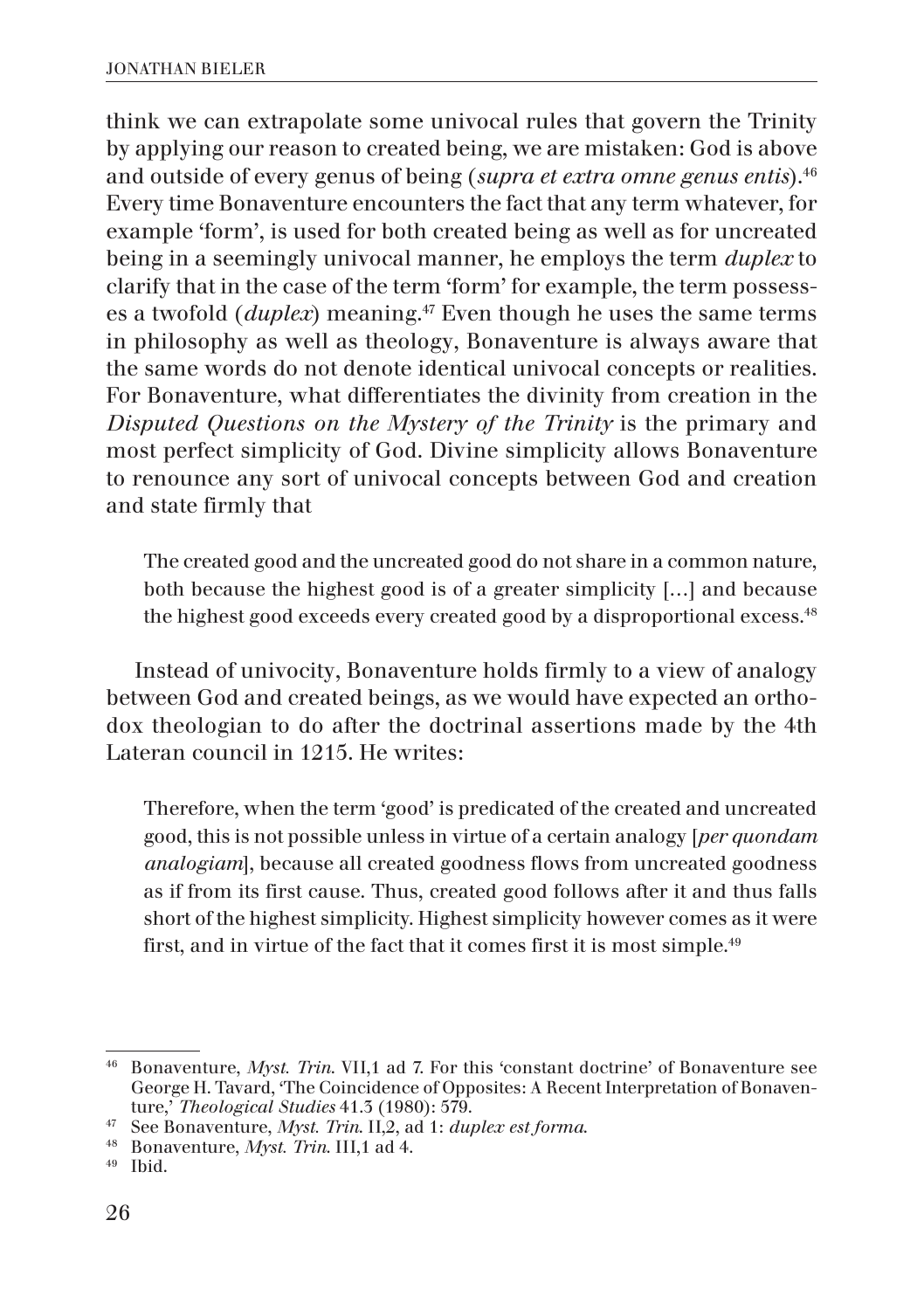Patently, this means that Bonaventure does not conceive of the relation of creation to God by means of a shared form, but in virtue of a certain influence of God upon his creation, like a cause is participated by its effects.50 Admittedly, this can take on a negative tone when Bonaventure writes that God transcends his creation infinitely due to the ontological 'deficit' on the side of the creature. However, if this ontological lack of created beings is 'circumscribed or abstracted by the intellect, it leads to knowledge of the eternity within the divine *esse*'.51

This circumscription or abstraction is to be performed according to the following principle: 'Created things, when they are applied to the creator, should be applied to him according to what they possess of completeness, not according to what they possess of incompleteness.'52

Additionally, the lack of simplicity in created beings does not mean a total lack of perfection, rather their limited perfections taken together point us towards God's simple perfection. Bonaventure thus goes on to say that 'among creatures, various and diverse things, such as goodness and wisdom, justice and mercy, correspond to things which in God are the same.'55

Note that this combination of variety towards a unified concept of God applies particularly to realities which are seemingly opposites of each other in creation (e.g., justice and mercy). Bonaventure terms these realities *incompossibilia*, things that cannot possibly exist together by nature and be identical. However, Bonaventure describes God's simplicity as the locus of the paradoxical coincidence of these apparent opposites.54

Let us briefly note the history of Bonaventure research on the coincidence of opposites in the 20th century. Although it was Cousins, who pointed to the importance of this concept in Bonaventure, serious flaws in his definition of the term 'opposites' had to be highlighted by scholars such as Tavard<sup>55</sup> and Thomas Michael Tomasic.<sup>56</sup> Tavard makes

<sup>50</sup> Bonaventure, *Myst. Trin*. III,1 ad 11. This is not a new view original to Bonaventure by all means, but can be found wherever the *triplex via* of naming God is applied. Cf. Fran O'Rourke, 'The *triplex via* of Naming God,' *The Review of Metaphysics* 69 (March 2016): 519–554; Henri de Lubac, *The Discovery of God*, trans. by D. L. Schindler

<sup>&</sup>lt;sup>51</sup> Bonaventure, *Myst. Trin.* V,1, c.<br><sup>52</sup> Bonaventure, *Myst. Trin.* VI,2 ad 2.<br><sup>53</sup> Bonaventure, *Myst. Trin.* V,1 ad 13.<br><sup>54</sup> See Bonaventure, *Myst. Trin.* III,1 c.<br><sup>55</sup> Tavard, 'The Coincidence of Opposites,' *Theo*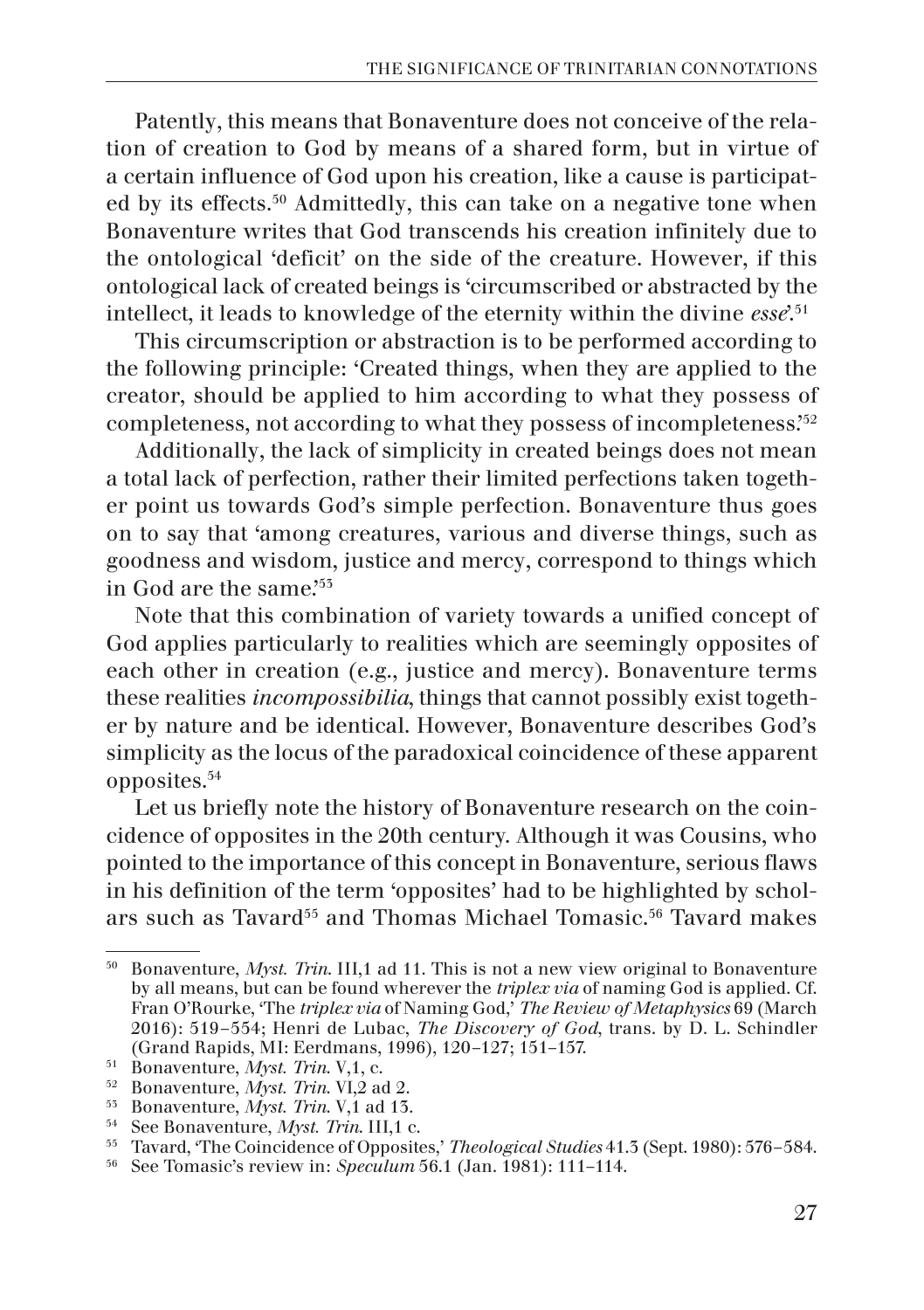the helpful remark that we should not understand this coincidence of opposites christologically as a coincidence of the 'opposites' of the human and the divine nature in Christ, as, also according to Bonaventure, opposites must be in the same genus. The divine and the human do not share a genus, as we have seen, however. Indeed, conceiving of creation and creator as opposites leads in a completely different direction from the analogical approach we have seen Bonaventure take and leads to the more univocal one we have outlined before. We do not agree with Tavard, however, that Bonaventure would completely reject the coincidence of opposites as a suitable model in theology at large. $57$ 

In fact, historical predecessors to Bonaventure include thinkers like Ps-Dionysius, Maximus the Confessor, and earlier Fathers, as well as some Platonic philosophers. For them, the coincidence of opposites points to the fact that the divine simplicity both transcends and grounds human thought, which relies on the distinction of opposites and the real difference between subject and predicate. For Maximus the Confessor, Jesus Christ's divine being is revealed in his human existence by a certain coincidence of opposites on the level of created being, such that the coincidence of opposites in God is analogically manifested on the level of Christ's created humanity.<sup>58</sup> One example Maximus uses is Christ's walking on water, which constitutes a coincidence of the opposite qualities (*incompossibilia* in Bonaventure's terms) of the instability of water and the stability of solid ground on which one can walk. Already John the Evangelist clearly identifies in the person of Christ the paradoxical coincidence of lordship and servanthood by declaring his humiliating death on the cross to be his simultaneous exaltation.<sup>59</sup>

Obenauer also agrees with Cousins that the concept of the coincidence of opposites is important for Bonaventure's Trinitarian Theology,

<sup>57</sup> Ibid.: 580, n. 15 and 583. For a more positive reception of Cousins' thesis, with the clarification that we have to see the main basis for what coincidence of opposites means in Bonaventure's Trinitarian theology, see Zachary Hayes' review of Cousins in *The Journal of Religion*, 60.3 (1980): 349–351. See also Cousins' response, where he upholds both Christology and Trinitarian Theology as the grounds for the concept: 'Bonaventure and the Coincidence of Opposites: A Response to Critics,' *Theological Studies*, 42.2 (1981): 277–290.

<sup>58</sup> For this see Jonathan Bieler, *Der Einheitsbegriff als Kohärenzprinzip bei Maximus Confessor. Eine Studie zu Ps-Dionysius-Rezeption, triplex via und analogem Weltbild* 

<sup>&</sup>lt;sup>59</sup> For this see e.g. Richard Bauckham, Jesus and the God of Israel: God Crucified and *Other Studies on the New Testament's Christology of Divine Identity* (Grand Rapids MI: Eerdmans, 2008), 46–50.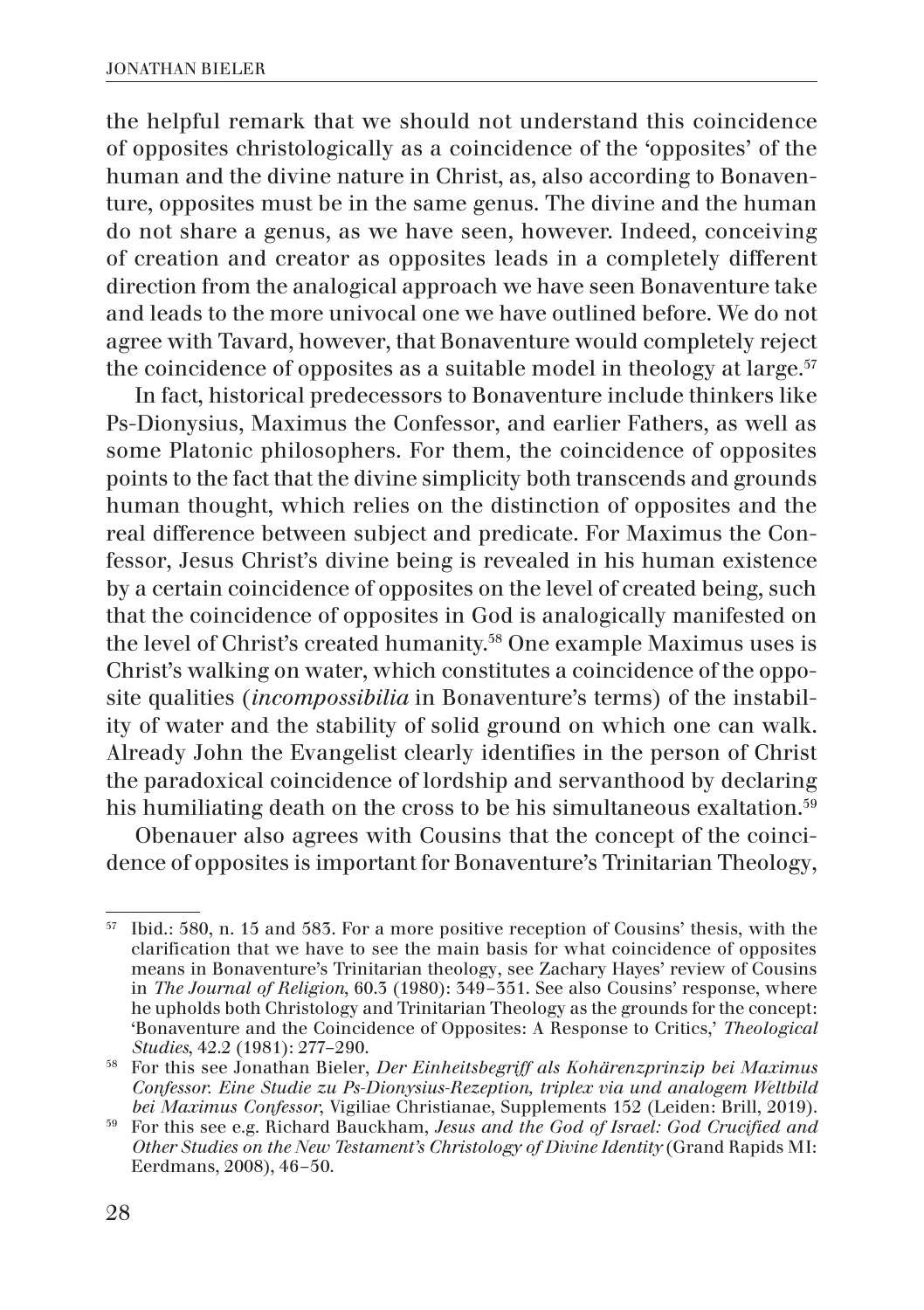but Obenauer more specifically distinguishes what the concept means in Bonaventure. He comes to the conclusion that Bonaventure upholds no *real* difference between the opposites in God who would form their complementary union, as Cousins seems to think. Rather, there is a sort of circumincessive identity of the opposites with each other within God, such that one notion, when taken under close scrutiny, necessarily includes within itself already its opposite, whereas any real difference that remains in God can only be strictly speaking the difference of the persons.<sup>60</sup>

There are many opposite terms Bonaventure applies to divine simplicity. Noteworthy are the terms *esse* and *referri*, substantial being and relational being. In this respect, Hemmerle notes the fundamental coincidence of self-possession and self-gift within the Trinitarian God for Bonaventure.<sup>61</sup> Furthermore, actuality and passivity<sup>62</sup> are mutually inclusive in God, in that we cannot describe his actuality, the Trinitarian processions, without the second and the third person's reception of the divine essence, as we have seen.

More precisely, the term passivity or reception or even suffering, to name the term strangest to our ears in the speech of God, can be correctly applied to the Trinity *only* through removal or negation of any sort of incompleteness or imperfection residing within the creaturely conception of the term passivity. For Bonaventure, there truly *exists* a reception of being within the Trinity; however, it is 'not an acquisition of new being (*esse*), yet it is nevertheless a reception of true and actual and eternal being (*esse*), as there is a true production in God, but no true change'.<sup>65</sup>

<sup>60</sup> Obenauer, Summa Actualitas, 61f; 76f. See also *Myst. Trin.* III,2 c. Evil is lack of being and perfection and there is no coincidence of good and evil in God, according to Bonaventure's principle that we only apply to God what belongs to completeness and perfection in created being, as we have seen above and will see below.

<sup>&</sup>lt;sup>61</sup> Hemmerle, *Nachfolge*, 73. Ibid., 75, Hemmerle notes that the logic of productivity in

God is a paradoxical logic.  $62$  Passivity is of course understood in an eminent sense that excludes all mutability and change. It is true, as Tavard, 'The Coincidence of Opposites': 580 says, that God's oneness is not compatible with any kind of potentiality. However, we ask the question whether reception in God constitutes the perfect archetype for any sort of receptivity and passivity on the created level: The *impressio* of the divine essence upon the Son as the archetypical receptivity within the divine actuality, in which created receptivity

 $\frac{1}{65}$  Bonaventure, *Myst. Trin.* VI,2 ad 1.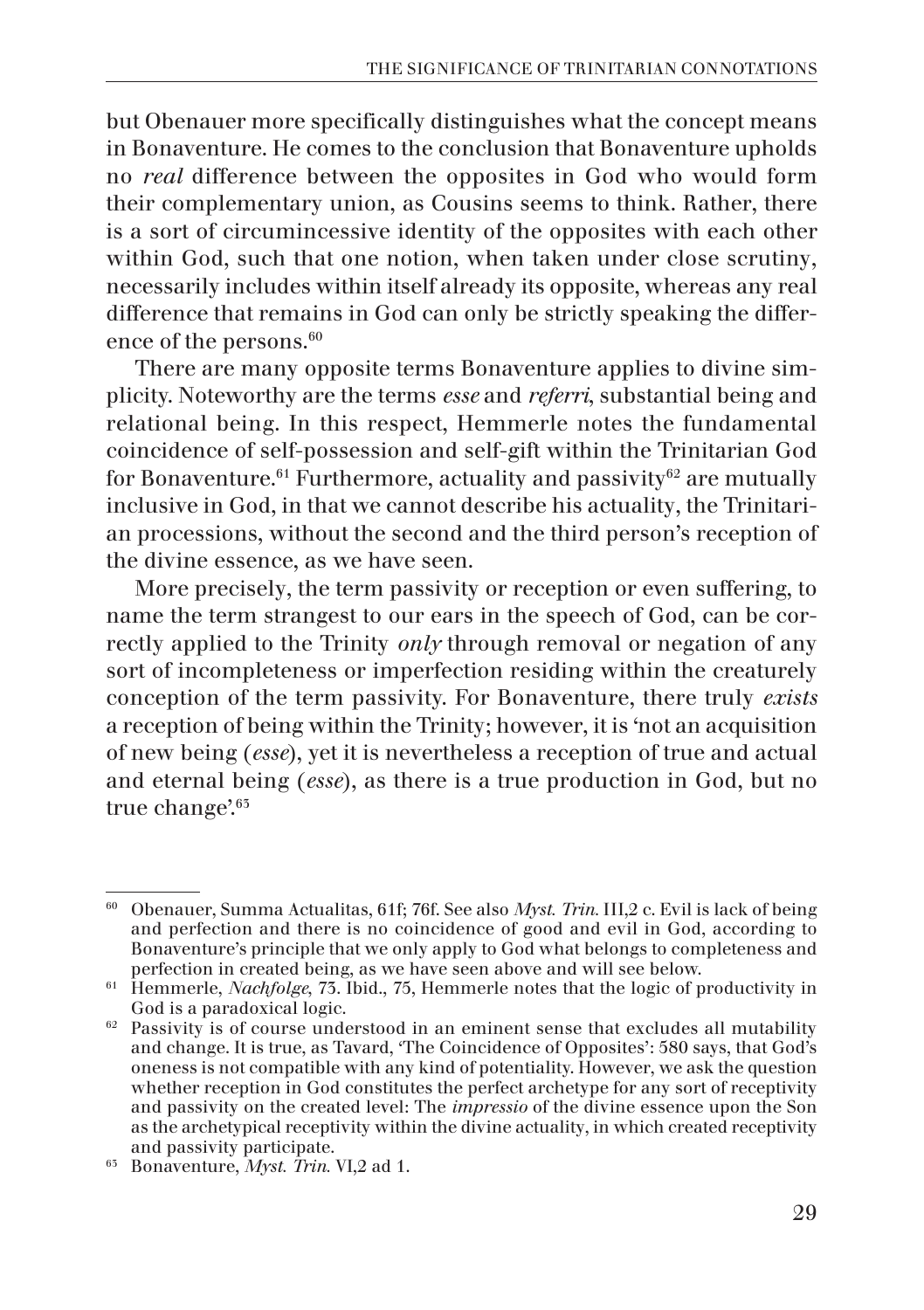Thus, any sort of change has to be removed from the notion of reception in order to apply it to the divine, but there is true generation nonetheless. A difficult thought indeed! Divine passivity or reception is thus to be understood only together with actuality, or what is more, divine reception is the very flipside or inner depth of divine actuality which differ from created activity and receptivity in being free from of all incompleteness.

At the heart of reality, therefore, is a simple, but freely productive God who unites within him opposites that seem mutually exclusive to human reason: substantial being and being in relation, actuality and passivity, unity and multiplicity. For human reason, precisely this paradoxical quality makes God recognizable, but not graspable as the transcendent God, since only he is able to perform seemingly mutually exclusive acts: being merciful as well as just, putting to death as well as bringing to life (1 *Sam* 2:6; *Dtn* 32:39).<sup>64</sup> Bonaventure concludes that 'two opposites can be attributed to God without any sort of mutation on his part'.65

For Bonaventure, this coincidence of opposites is ultimately based on the relations and processions of the divine persons in the Trinity as the very actuality of God's being. Hemmerle says that the paradoxical logic of productivity opens up to the logic of love.<sup>66</sup> The Trinitarian life of the divine persons forms the heart of Bonaventure's conception of actuality as a personal relation of God to Himself in knowledge and love, which is then analogically expressed in creation.

What is more, the Trinitarian life of the persons seems to constitute even the exemplar for the actuality of created being (*esse*) itself as gift, by which God creates and by which human beings are related in knowledge and love to other human beings. Thus, the footprint of the Trinity in creation is not merely to be understood according to the 'Augustinian' psychological model of *intra*-personal self-relation but remains at the heart of created *esse*, which is shared by and constitutes

<sup>64</sup> Cf. Bonaventure, *Myst. Trin*. VI,1 sed contra 17. Among others, Cardinal De Lubac has pointed to this phenomenon of the paradoxical in the divine: See Hans Urs von Balthasar, *The Theology of Henri De Lubac. An Overview* (San Francisco: Ignatius Press, 1991), 91–103.

<sup>65</sup> Bonaventure, *Myst. Trin*. VI,1 c: *Deo possunt attribui duo opposita sine ulla sui* 

*mutatione*. 66 See Hemmerle, *Nachfolge*, 82.